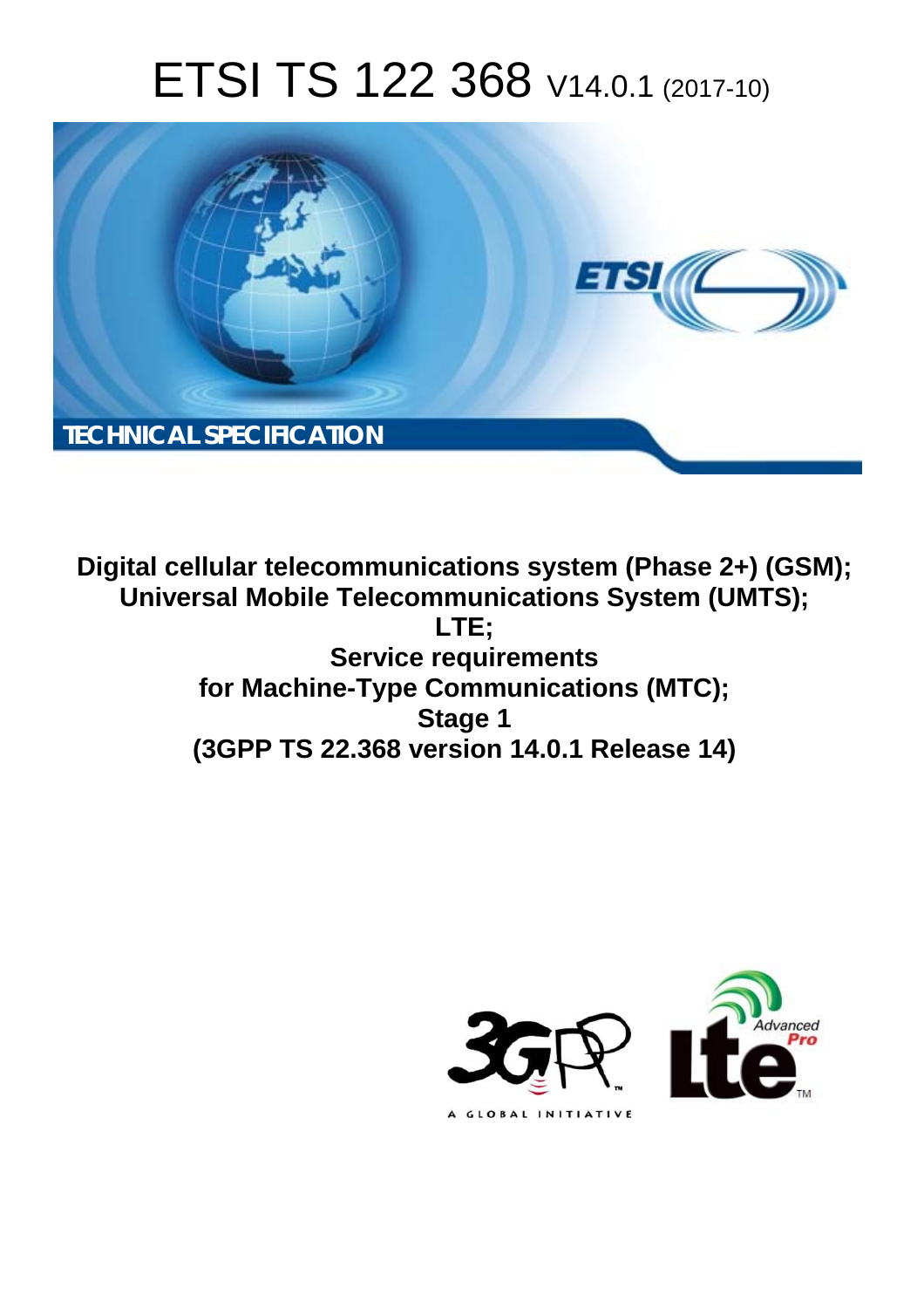Reference RTS/TSGS-0122368ve01

> Keywords GSM,LTE,UMTS

### *ETSI*

### 650 Route des Lucioles F-06921 Sophia Antipolis Cedex - FRANCE

Tel.: +33 4 92 94 42 00 Fax: +33 4 93 65 47 16

Siret N° 348 623 562 00017 - NAF 742 C Association à but non lucratif enregistrée à la Sous-Préfecture de Grasse (06) N° 7803/88

### *Important notice*

The present document can be downloaded from: <http://www.etsi.org/standards-search>

The present document may be made available in electronic versions and/or in print. The content of any electronic and/or print versions of the present document shall not be modified without the prior written authorization of ETSI. In case of any existing or perceived difference in contents between such versions and/or in print, the only prevailing document is the print of the Portable Document Format (PDF) version kept on a specific network drive within ETSI Secretariat.

Users of the present document should be aware that the document may be subject to revision or change of status. Information on the current status of this and other ETSI documents is available at <https://portal.etsi.org/TB/ETSIDeliverableStatus.aspx>

If you find errors in the present document, please send your comment to one of the following services: <https://portal.etsi.org/People/CommiteeSupportStaff.aspx>

### *Copyright Notification*

No part may be reproduced or utilized in any form or by any means, electronic or mechanical, including photocopying and microfilm except as authorized by written permission of ETSI. The content of the PDF version shall not be modified without the written authorization of ETSI. The copyright and the foregoing restriction extend to reproduction in all media.

> © ETSI 2017. All rights reserved.

**DECT**TM, **PLUGTESTS**TM, **UMTS**TM and the ETSI logo are trademarks of ETSI registered for the benefit of its Members. **3GPP**TM and **LTE**™ are trademarks of ETSI registered for the benefit of its Members and of the 3GPP Organizational Partners. **oneM2M** logo is protected for the benefit of its Members.

**GSM**® and the GSM logo are trademarks registered and owned by the GSM Association.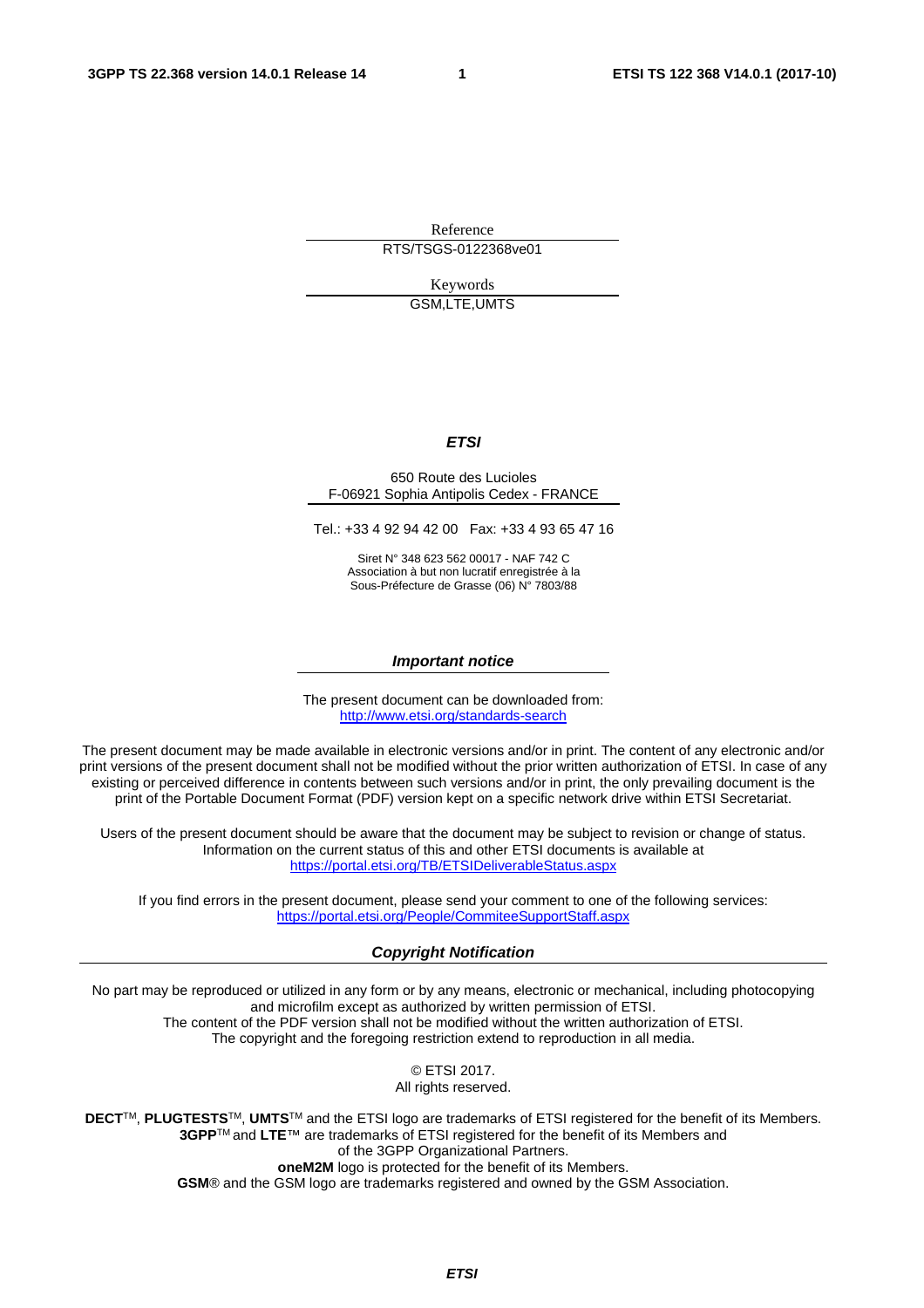# Intellectual Property Rights

IPRs essential or potentially essential to the present document may have been declared to ETSI. The information pertaining to these essential IPRs, if any, is publicly available for **ETSI members and non-members**, and can be found in ETSI SR 000 314: *"Intellectual Property Rights (IPRs); Essential, or potentially Essential, IPRs notified to ETSI in respect of ETSI standards"*, which is available from the ETSI Secretariat. Latest updates are available on the ETSI Web server ([https://ipr.etsi.org/\)](https://ipr.etsi.org/).

Pursuant to the ETSI IPR Policy, no investigation, including IPR searches, has been carried out by ETSI. No guarantee can be given as to the existence of other IPRs not referenced in ETSI SR 000 314 (or the updates on the ETSI Web server) which are, or may be, or may become, essential to the present document.

# Foreword

This Technical Specification (TS) has been produced by ETSI 3rd Generation Partnership Project (3GPP).

The present document may refer to technical specifications or reports using their 3GPP identities, UMTS identities or GSM identities. These should be interpreted as being references to the corresponding ETSI deliverables.

The cross reference between GSM, UMTS, 3GPP and ETSI identities can be found under [http://webapp.etsi.org/key/queryform.asp.](http://webapp.etsi.org/key/queryform.asp)

# Modal verbs terminology

In the present document "**shall**", "**shall not**", "**should**", "**should not**", "**may**", "**need not**", "**will**", "**will not**", "**can**" and "**cannot**" are to be interpreted as described in clause 3.2 of the [ETSI Drafting Rules](https://portal.etsi.org/Services/editHelp!/Howtostart/ETSIDraftingRules.aspx) (Verbal forms for the expression of provisions).

"**must**" and "**must not**" are **NOT** allowed in ETSI deliverables except when used in direct citation.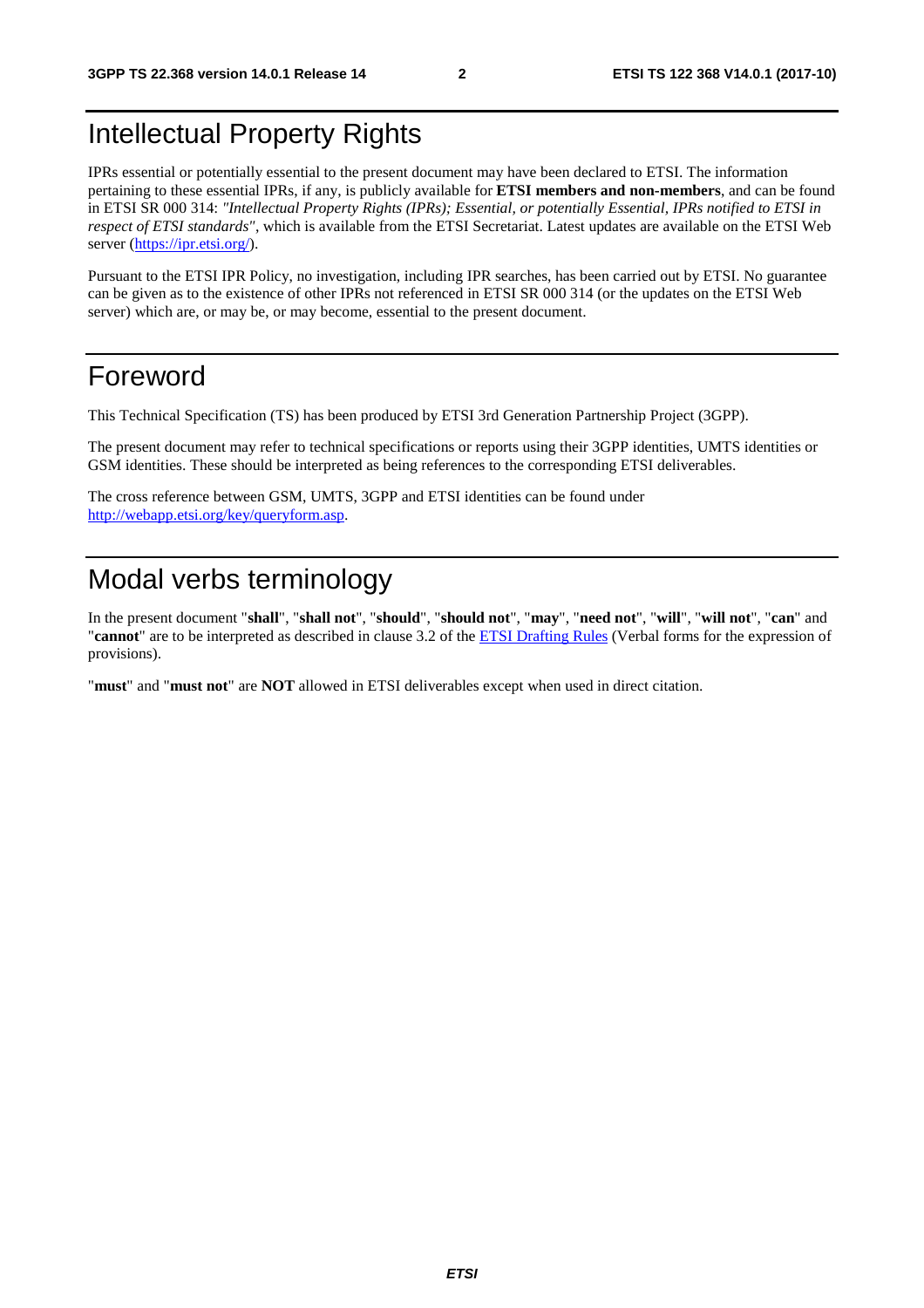$\mathbf{3}$ 

# Contents

| 1                                                     |                               |  |  |  |  |  |  |  |  |
|-------------------------------------------------------|-------------------------------|--|--|--|--|--|--|--|--|
| 2                                                     |                               |  |  |  |  |  |  |  |  |
| 3<br>3.1<br>3.2                                       |                               |  |  |  |  |  |  |  |  |
| $\overline{4}$                                        |                               |  |  |  |  |  |  |  |  |
| 5<br>5.1<br>5.1.1<br>5.1.2<br>5.1.3<br>5.2            |                               |  |  |  |  |  |  |  |  |
| 6                                                     |                               |  |  |  |  |  |  |  |  |
| 7<br>7.1<br>7.1.1<br>7.1.2<br>7.1.3<br>7.1.4<br>7.1.5 |                               |  |  |  |  |  |  |  |  |
| 7.1.6<br>7.1.7                                        |                               |  |  |  |  |  |  |  |  |
| 7.2.<br>7.2.1<br>7.2.2<br>7.2.3<br>7.2.4              |                               |  |  |  |  |  |  |  |  |
| 7.2.5<br>7.2.6<br>7.2.7<br>7.2.8                      |                               |  |  |  |  |  |  |  |  |
| 7.2.9<br>7.2.10<br>7.2.11                             |                               |  |  |  |  |  |  |  |  |
| 7.2.12<br>7.2.13                                      |                               |  |  |  |  |  |  |  |  |
| 7.2.14<br>7.2.14.1<br>7.2.14.2<br>7.2.14.3            |                               |  |  |  |  |  |  |  |  |
|                                                       | <b>Annex A (informative):</b> |  |  |  |  |  |  |  |  |
|                                                       | <b>Annex B (informative):</b> |  |  |  |  |  |  |  |  |
|                                                       | Annex C (informative):        |  |  |  |  |  |  |  |  |
|                                                       |                               |  |  |  |  |  |  |  |  |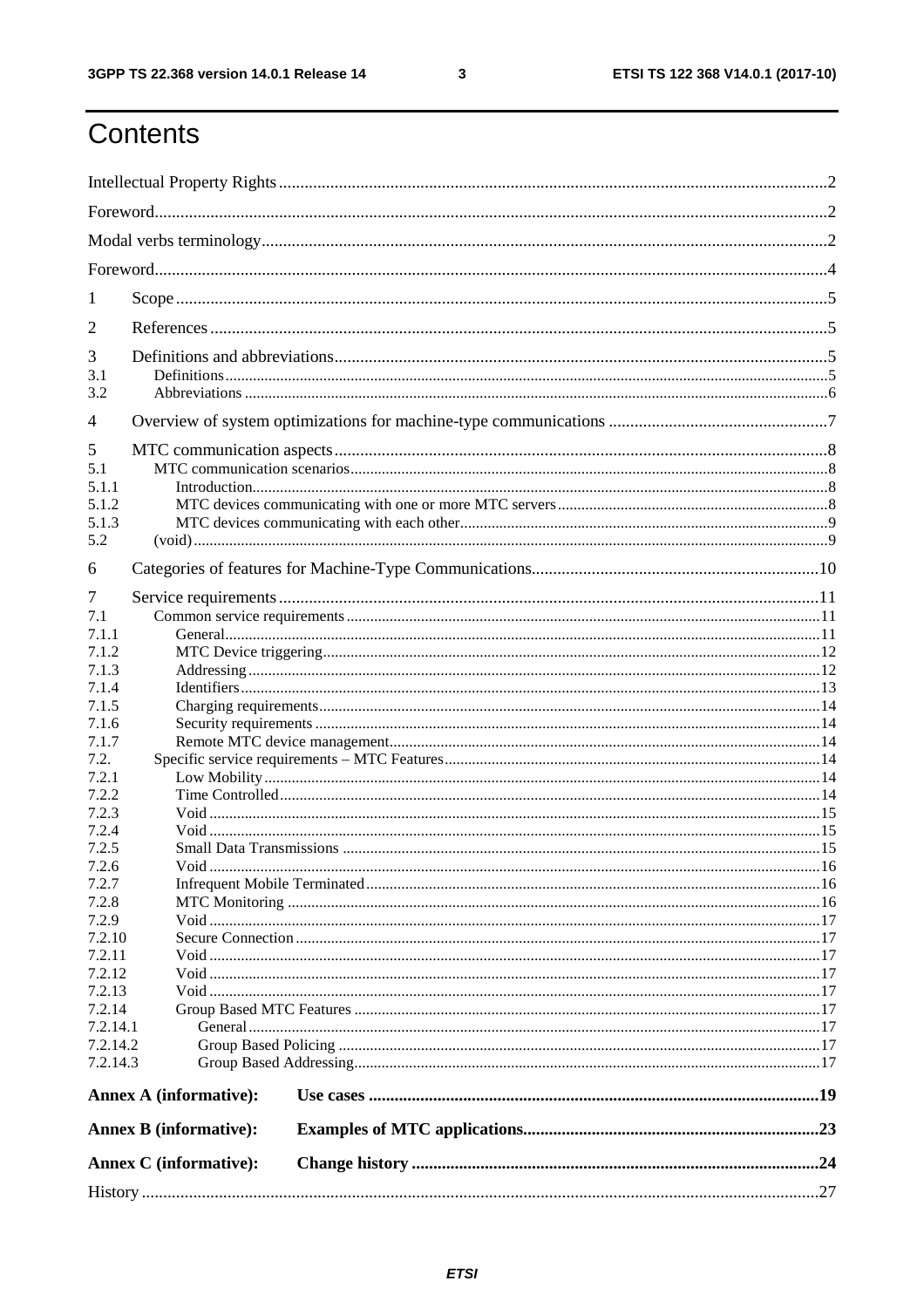# Foreword

This Technical Specification has been produced by the 3rd Generation Partnership Project (3GPP).

The contents of the present document are subject to continuing work within the TSG and may change following formal TSG approval. Should the TSG modify the contents of the present document, it will be re-released by the TSG with an identifying change of release date and an increase in version number as follows:

Version x.y.z

where:

- x the first digit:
	- 1 presented to TSG for information;
	- 2 presented to TSG for approval;
	- 3 or greater indicates TSG approved document under change control.
- y the second digit is incremented for all changes of substance, i.e. technical enhancements, corrections, updates, etc.
- z the third digit is incremented when editorial only changes have been incorporated in the document.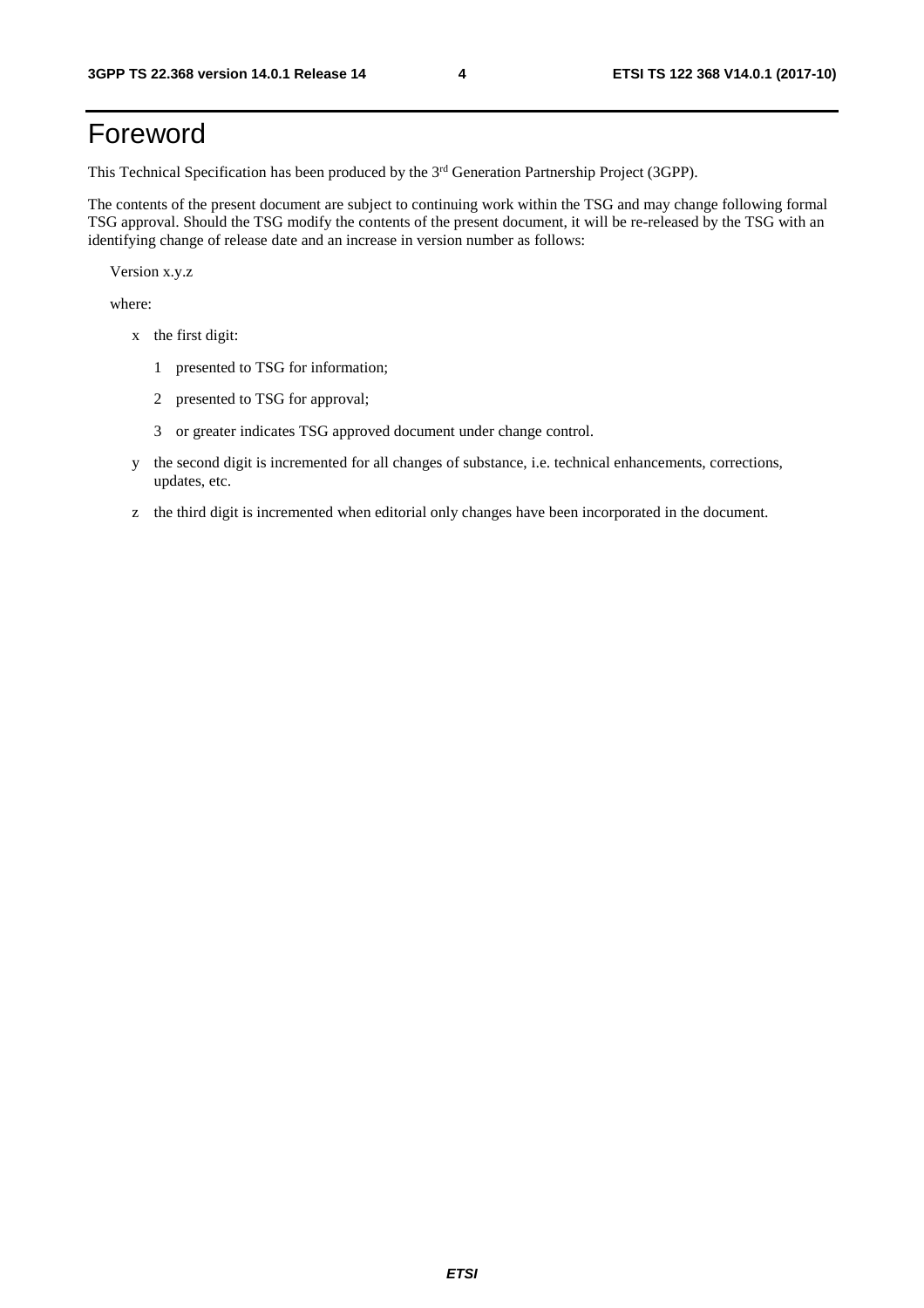# 1 Scope

The present document specifies the service requirements for Network Improvements for Machine Type Communications. In particular it will:

- identify and specify general requirements for machine type communications;
- identify service aspects where network improvements (compared to the current human-to-human oriented services) are needed to cater for the specific nature of machine-type communications;
- specify machine type communication requirements for these service aspects where network improvements are needed for machine type communication.

# 2 References

The following documents contain provisions which, through reference in this text, constitute provisions of the present document.

- References are either specific (identified by date of publication, edition number, version number, etc.) or non-specific.
- For a specific reference, subsequent revisions do not apply.
- For a non-specific reference, the latest version applies. In the case of a reference to a 3GPP document (including a GSM document), a non-specific reference implicitly refers to the latest version of that document *in the same Release as the present document*.
- [1] 3GPP TR 21.905: "Vocabulary for 3GPP Specifications".
- [2] 3GPP TS 22.011: " Service accessibility".
- [3] 3GPP TS 23.682: "Architecture enhancements to facilitate communications with packet data networks and applications".
- [4] ETSI TS 102 690: "Machine-to-Machine communications (M2M); functional architecture".
- [5] ETSI TS 102 921: " Machine-to-Machine communications (M2M); mla, dla, and mld interfaces".

# 3 Definitions and abbreviations

## 3.1 Definitions

For the purposes of the present document, the terms and definitions given in TR 21.905 [1] and the following apply. A term defined in the present document takes precedence over the definition of the same term, if any, in TR 21.905 [1].

**MTC Device:** A MTC Device is a UE equipped for Machine Type Communication, which communicates through a PLMN with MTC Server(s) and/or other MTC Device(s).

Note 1: A MTC Device might also communicate locally (wirelessly, possibly through a Personal Area Network, or hardwired) with other entities which provide the MTC Device "raw data" for processing and communication to the MTC Server(s) and/or other MTC Device(s). Local communication between MTC Device(s) and other entities is out of scope of the present document.

**MTC Feature:** MTC Features are network functions to optimize the network for use by M2M applications.

**MTC Group:** A MTC Group is a group of MTC Devices that share one or more MTC Features and that belong to the same MTC Subscriber.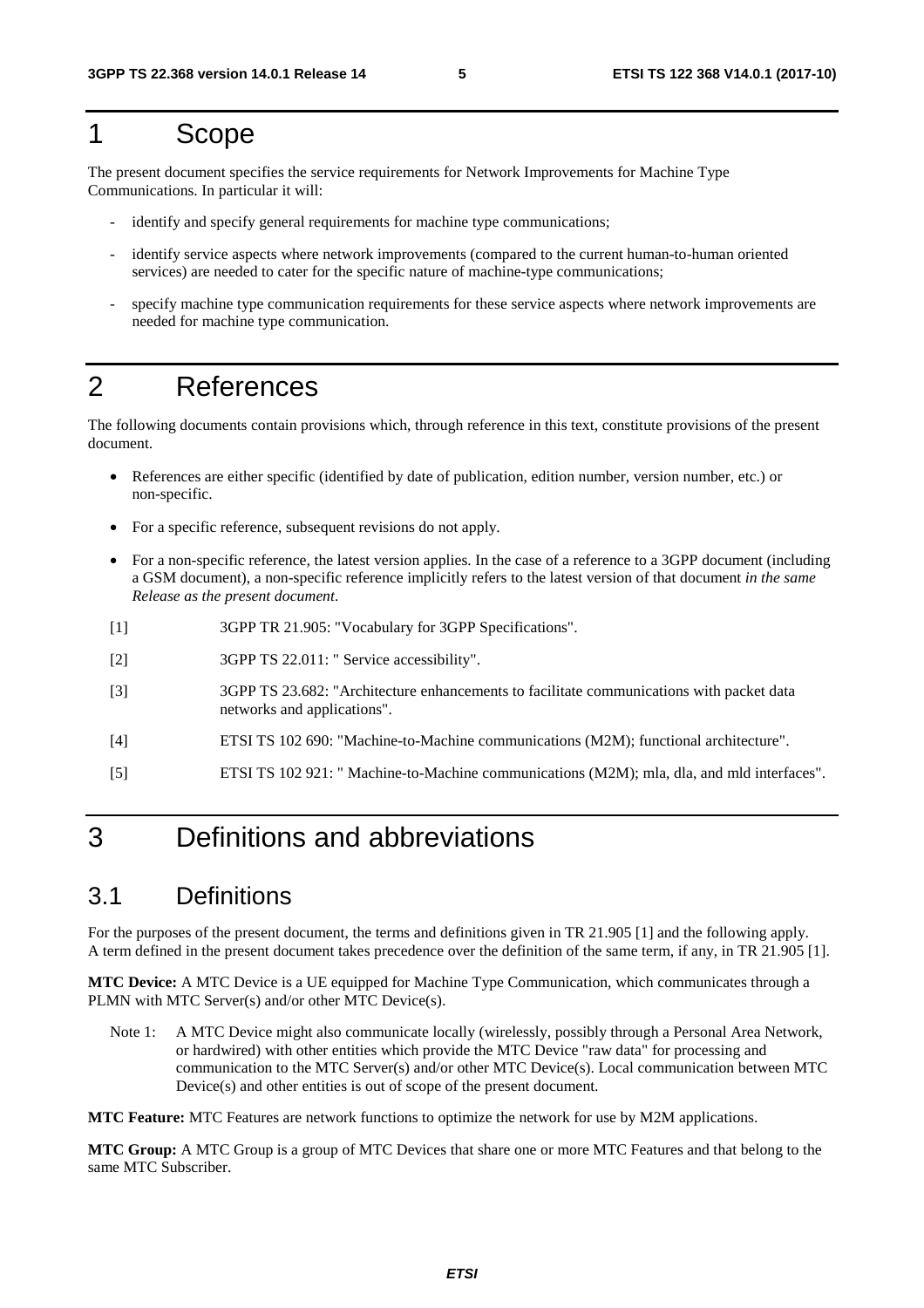**MTC Server:** A MTC Server is a server, which communicates to the PLMN itself, and to MTC Devices through the PLMN. The MTC Server can also have an interface which can be accessed by the MTC User. The MTC Server can:

- Provide services for other servers (e.g. The MTC Server is a Services Capability Server 3GPP TS 23.682 [3] for an Application Server [3]), and/or
- Provide services for applications and can host the application (e.g. The MTC Server is an Application Server [3]).

**MTC User:** A MTC User uses the service provided by the MTC Server.

**MTC Subscriber:** A MTC Subscriber is a legal entity having a contractual relationship with the network operator to provide service to one or more MTC Devices.

Note 2: Typically a M2M service provider is the party holding subscriptions in order to provide connectivity between MTC Devices and the MTC Server. In practise certain roles can collapse, e.g. the network operator acts as the same time as service provider.

# 3.2 Abbreviations

For the purposes of the present document, the abbreviations given in TR 21.905 [1] and the following apply. An abbreviation defined in the present document takes precedence over the definition of the same abbreviation, if any, in TR 21.905 [1].

| <b>NIMTC</b> | Network Improvements for Machine Type Communications |
|--------------|------------------------------------------------------|
| <b>MNO</b>   | Mobile Network Operator                              |
| <b>MTC</b>   | Machine-Type Communications                          |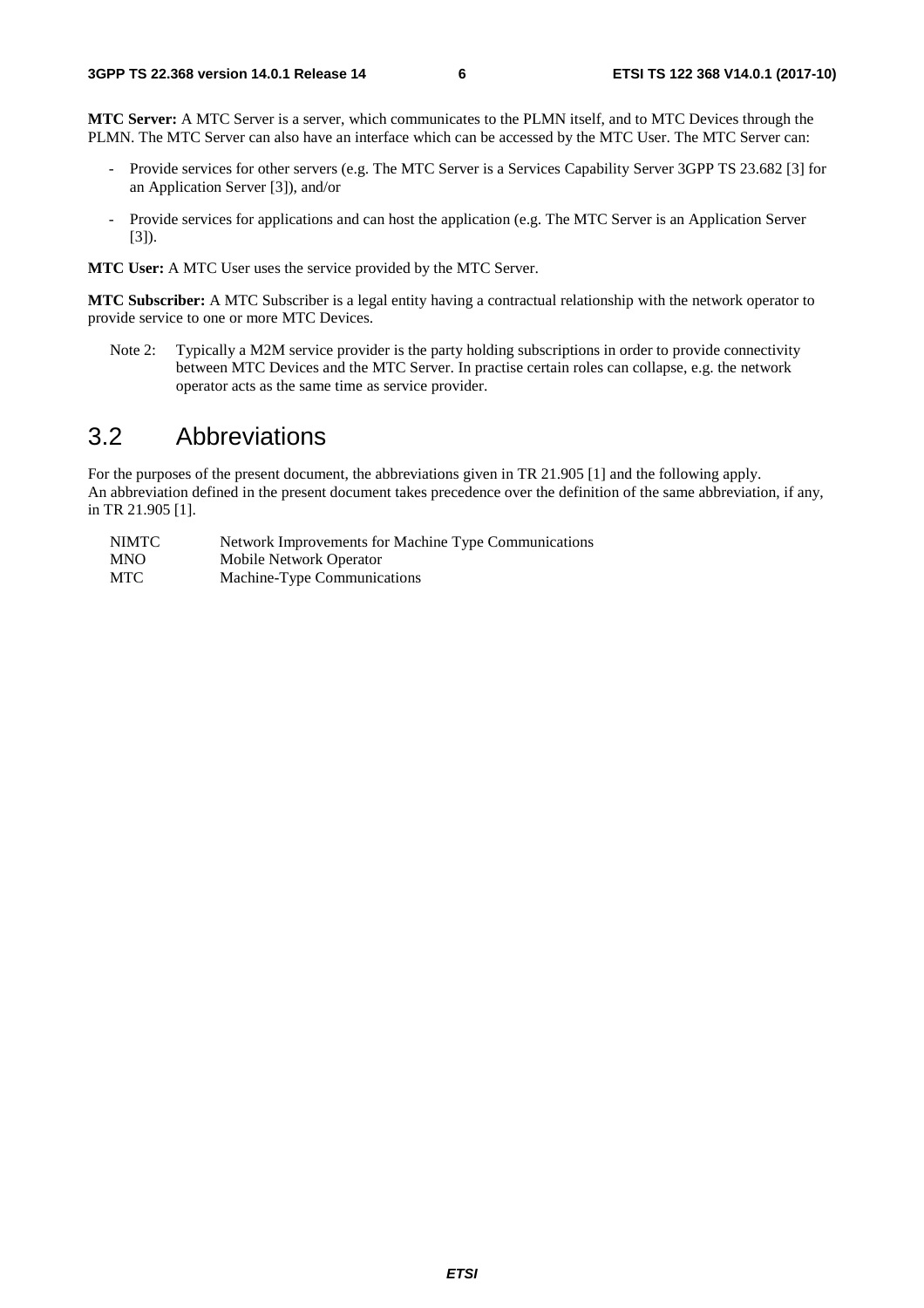# 4 Overview of system optimizations for machine-type communications

Machine-type communication is a form of data communication which involves one or more entities that do not necessarily need human interaction.

A service optimized for machine type communications differs from a service optimized for Human to Human communications. Machine-type communications is different to current mobile network communication services as it involves:

- a) different market scenarios,
- b) data communications,
- c) lower costs and effort,
- d) a potentially very large number of communicating terminals with,
- e) to a large extent, little traffic per terminal.

For the purpose of the present document, the term MTC is used for the purpose to describe use-cases and illustrate the diverse characteristics of machine-type communication services.

The informative annex A gives an overview of MTC use-cases which also illustrate different overload scenarios which will require overload control functions to prevent overload and to differentiate between services offered to different subscribers with different service requirements. In particular, certain MTC services and MTC applications, as exemplified in annex B, are more tolerant and can accept a lower level of performance requirements for its communication services. However, some MTC services will have similar service requirements as current mobile network communication services.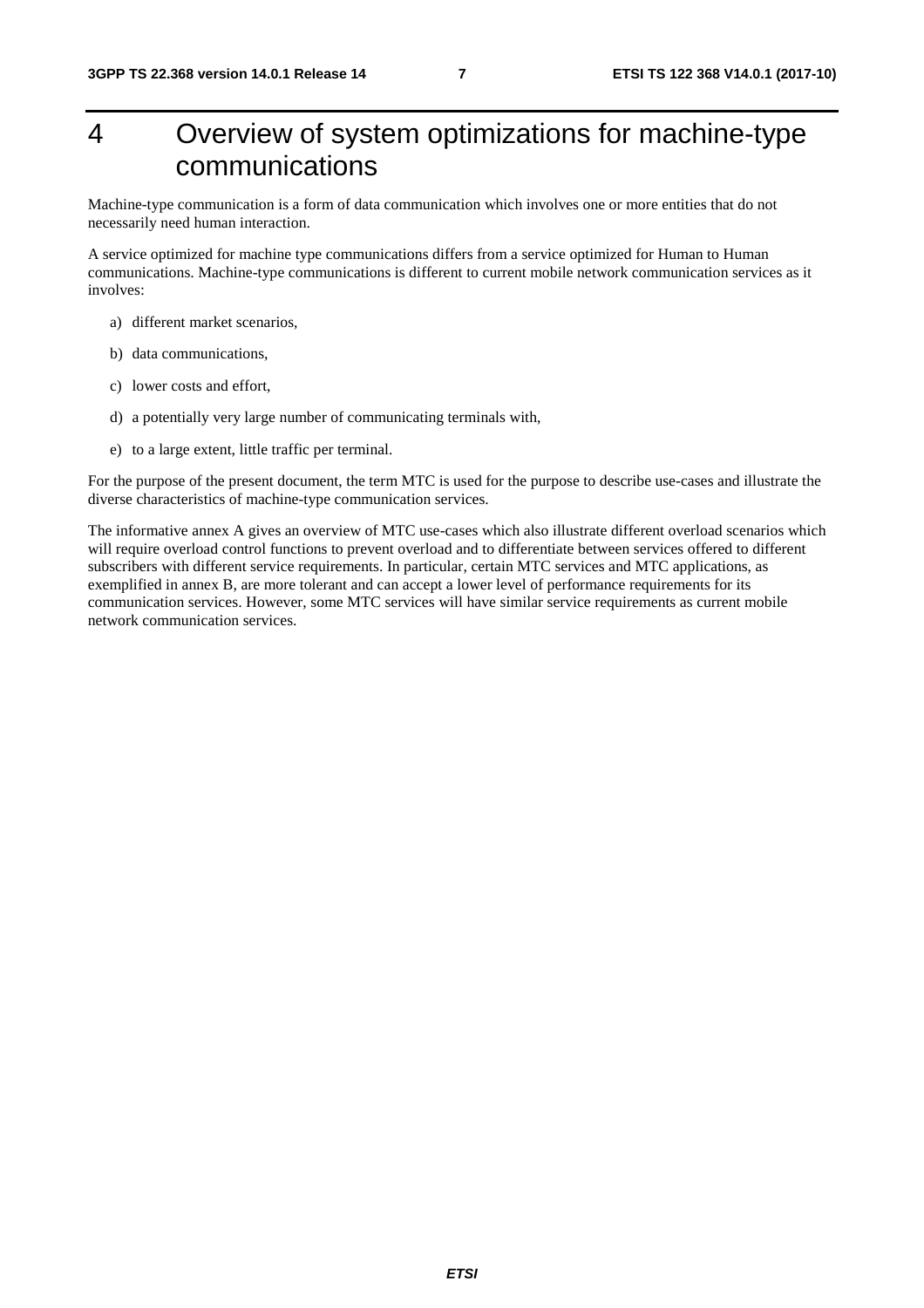# 5 MTC communication aspects

# 5.1 MTC communication scenarios

### 5.1.1 Introduction

For MTC communication the following communication scenarios can be identified:

- a) MTC Devices communicating with one or more MTC Server;
- b) MTC Devices communicating with each other.

### 5.1.2 MTC devices communicating with one or more MTC servers

The network operator provides network connectivity to MTC Server(s). This applies to MTC Server(s) controlled by the network operator (refer to figure 5-1) or to MTC Server(s) not controlled by the network operator (refer to figure 5-2.)



**Figure 5-1: Communication scenario with MTC devices communicating with MTC server. MTC server is located in the operator domain.** 



**Figure 5-2: Communication scenario with MTC devices communicating with MTC server. MTC server is located outside the operator domain.**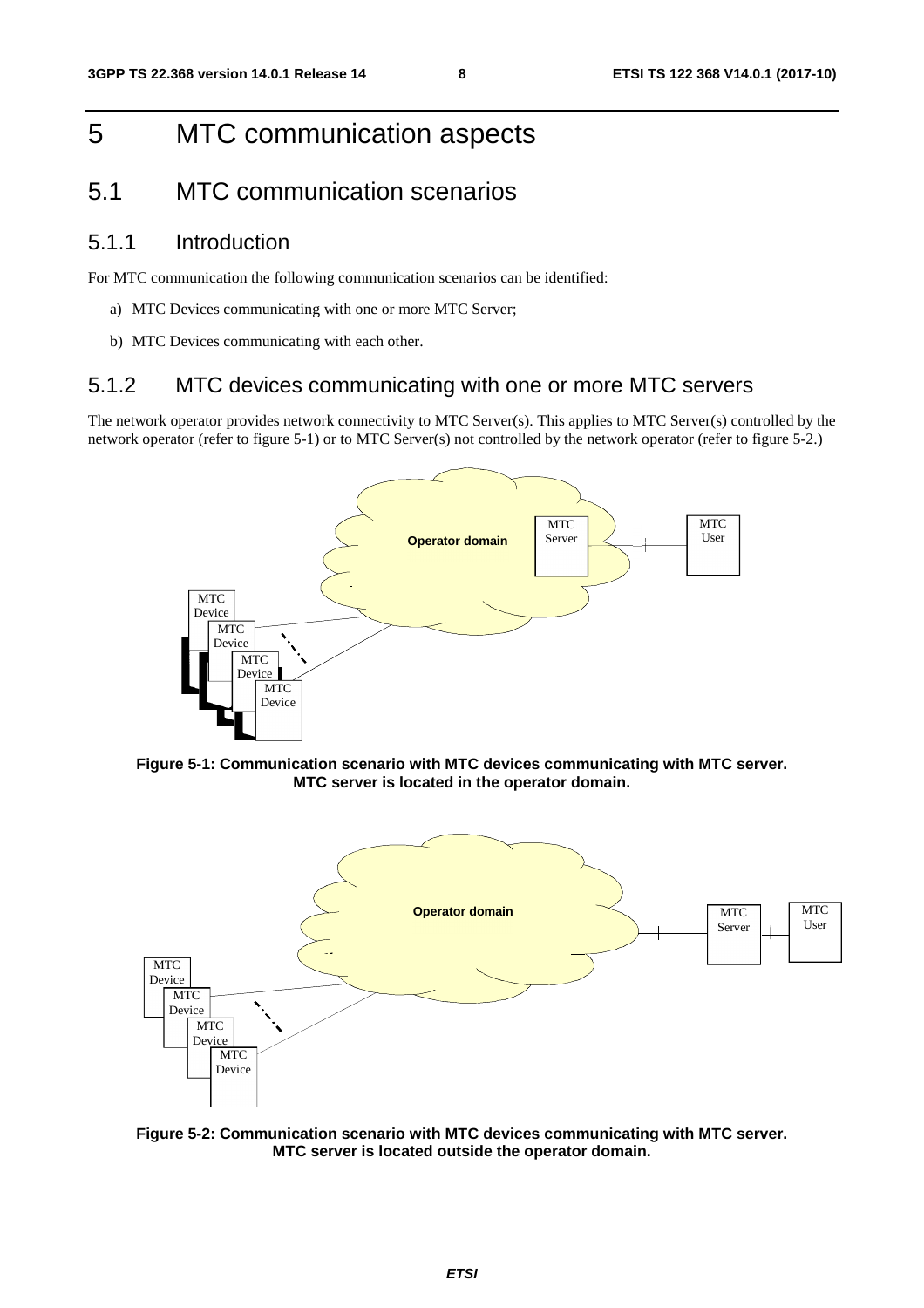The MTC Device and the MTC Server it is communicating with may implement a service enablement framework (e.g. as specified in [4] and [5]) to provide generic functionality for applications. The MTC Device may implement multiple instances of service enablement frameworks, each communicating with a different MTC Server.

- Note 1: the standardization of service enablement frameworks is out of scope of 3GPP.
- Note 2: as an example, a device can have two (or more) service enablement frameworks, both compliant to the same specific standard or belonging to the same proprietary implementation. Each one has to be peered to a different MTC server.

## 5.1.3 MTC devices communicating with each other

The communication scenario where the MTC Devices communicate directly without intermediate MTC Server (refer to figure 5-3) is not considered in this release of the specification.



**Figure 5-3: MTC Devices communicating directly with each other without intermediate MTC server** 

5.2 (void)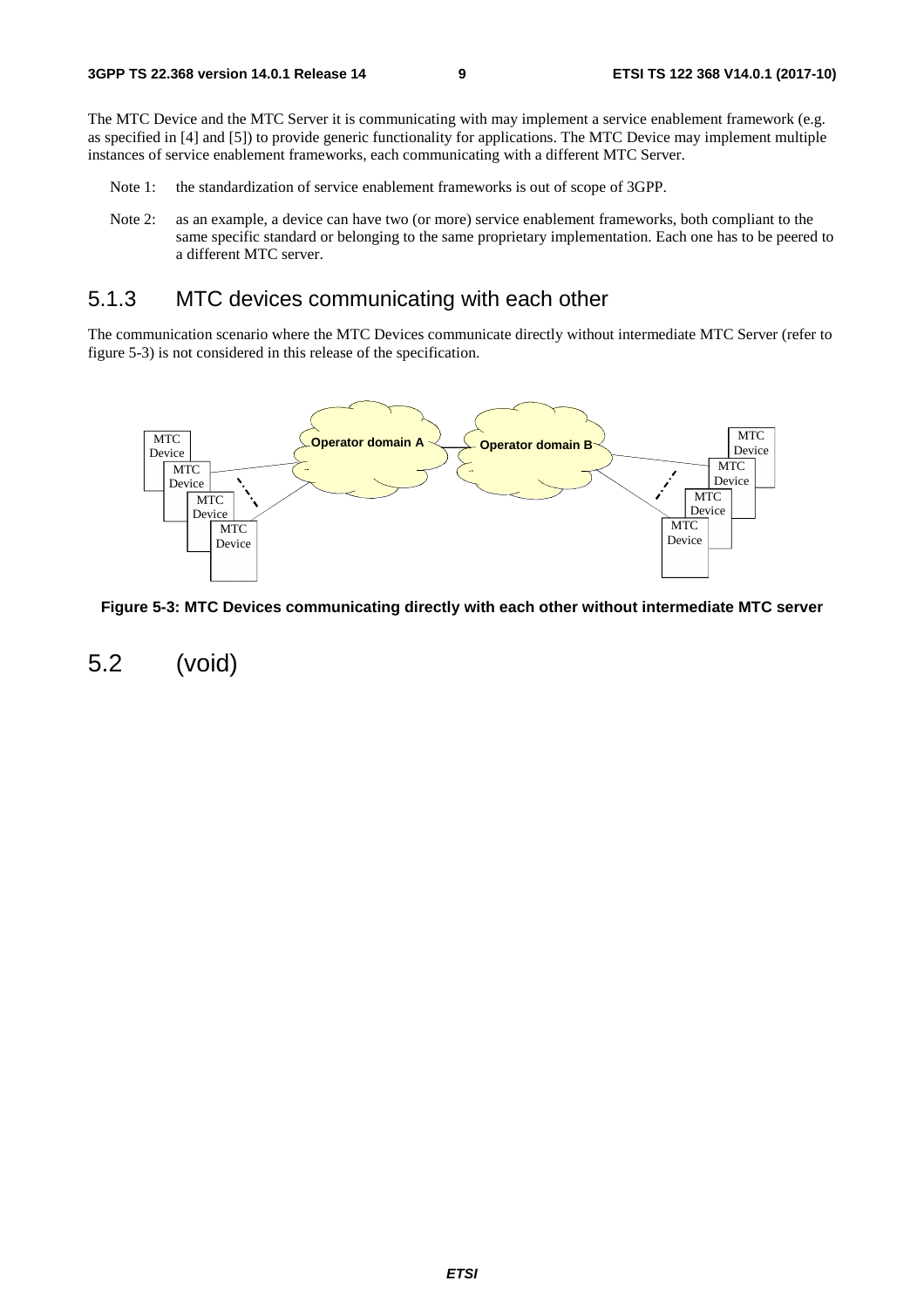# 6 Categories of features for Machine-Type **Communications**

Machine-Type Communication (MTC) applications do not all have the same characteristics. This implies that not every system optimization is suitable for every MTC application. Therefore, MTC Features are defined to provide structure for the different system optimization possibilities that can be invoked. MTC Features provided to a particular subscriber are identified in the subscription. MTC Features can be individually activated.

The following MTC Features have been defined:

- Low Mobility;
- Time Controlled:
- Small Data Transmissions;
- Infrequent Mobile Terminated;
- MTC Monitoring;
- Secure Connection;
- Group Based MTC Features:
	- Group Based Policing;
	- Group Based Addressing.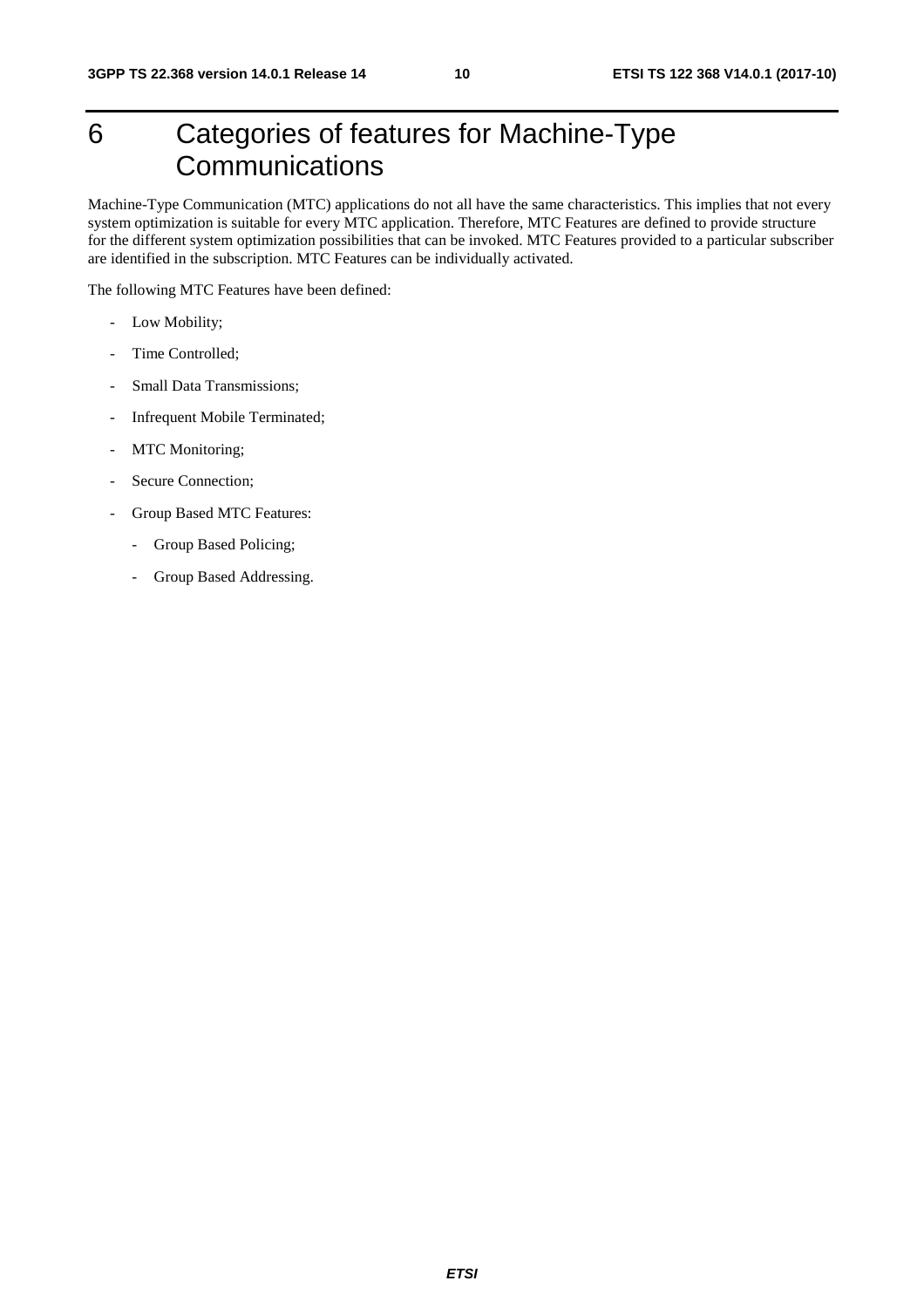# 7 Service requirements

## 7.1 Common service requirements

### 7.1.1 General

The following are MTC common service requirements:

- The network shall enable the network operator to identify per subscription which individual MTC Features are subscribed to by a particular MTC Subscriber.
- The network shall provide a mechanism for the MTC Subscriber to activate or deactivate MTC Features.
- The network shall enable the network operator to identify which individual MTC Features are activated for a particular MTC Subscriber.
- Note 1: The activation/deactivation functionality can be provided via a web interface that is outside the scope of 3GPP specifications.
- The network shall provide a mechanism for the network operator to control the addition or removal of individual MTC Features to a subscription (e.g. based on matching or mismatching of MTC Features).
- The network shall provide a mechanism for the network operator to restrict activation of MTC Features (e.g. based on matching or mismatching of MTC Features).
- The network may provide a mechanism for the network operator to allow MTC Devices to override restrictions imposed by a particular MTC Feature.
- The network operator shall be able to restrict the use of a USIM to specific MEs/MTC Devices.
- The network shall provide a mechanism to reduce peaks in the data and signalling traffic resulting from very large numbers of MTC Devices (almost) simultaneously attempting data and/or signalling interactions.
- The network shall provide a mechanism to restrict downlink data and signalling when the network is overloaded.
- The network shall provide a mechanism to restrict access towards a specific APN when the network is overloaded.
- A MTC Device may support the Extended Access Barring (EAB) mechanism defined in TS 22.011 [2].
- A MTC Device supporting the EAB mechanism shall be able to be configured for EAB by the HPLMN.
- The HPLMN shall be able to configure EAB on a MTC Device that supports it.
- Once configured, and upon reception of broadcasted EAB information, the MTC Device shall adhere to the defined EAB mechanisms.
- Note 2: The decision of whether a MTC Device is configured for EAB is out of 3GPP scope. In general, MTC Devices considered more tolerant to access restrictions are well suited to be configured for EAB.
- The system shall provide mechanisms to efficiently maintain connectivity for a large number of MTC Devices.
- The network shall provide mechanisms to handle MTC Devices and applications on MTC Devices registering on the IP multimedia core network subsystem and accessing its capabilities including interaction with IMS application servers/enablers.
- Configuration parameters which are provided in the USIM shall take precedence over parameters provided in the MTC Device if both exist.
- The network shall allow a resource efficient registration of MTC Devices and applications on MTC Devices on the IP multimedia core network subsystem (e.g. no need of a permanently assigned ID per MTC Device)
- The system shall provide mechanisms to lower power consumption of MTC Devices.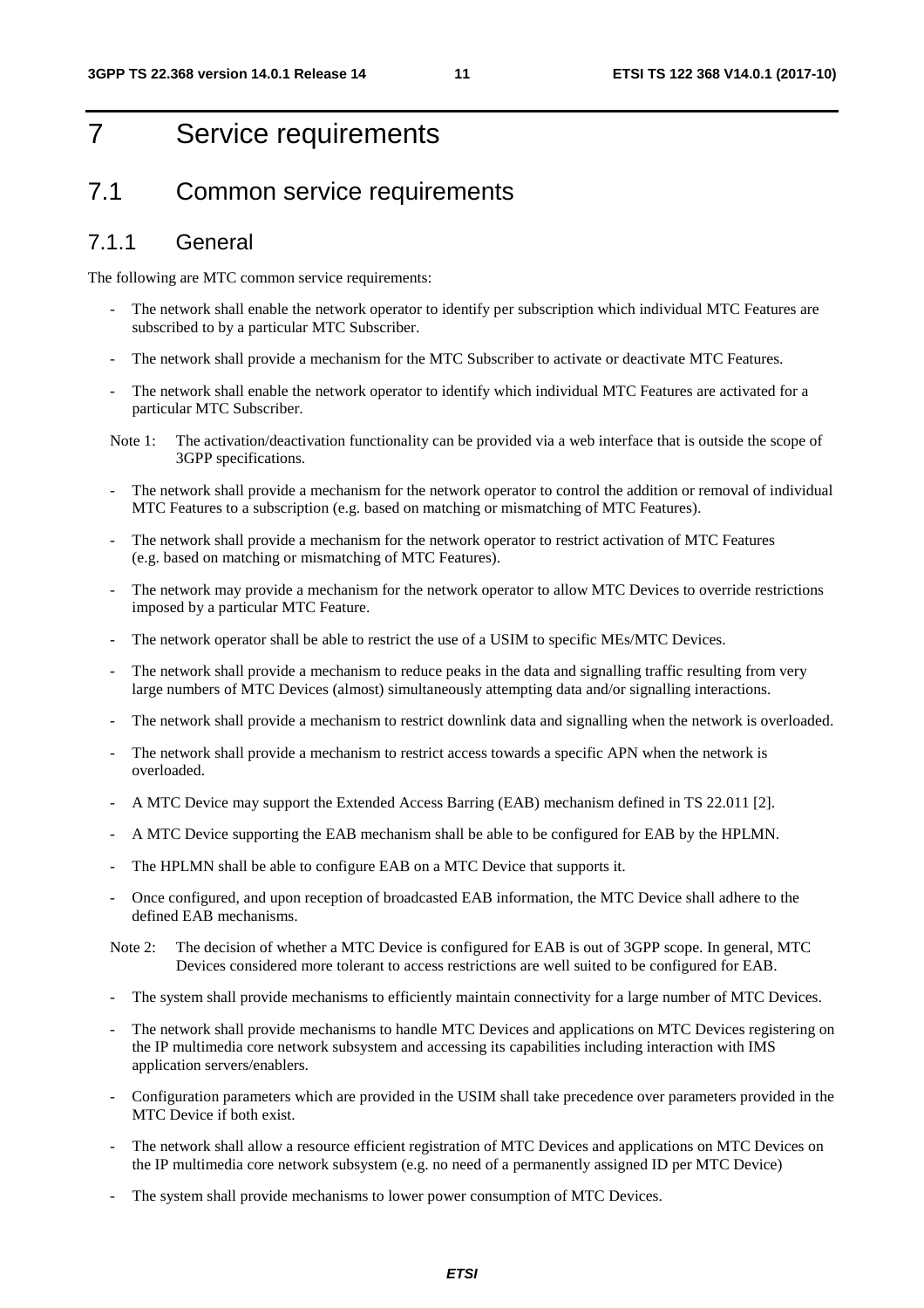- The system shall provide a resource efficient way to support MTC Devices that send or receive data infrequently, i.e. with long periods between data transmissions.
- MTC Devices may or may not be kept attached to the network when not communicating, depending on operator policies and MTC Application requirements.
- MTC Devices may keep their data connection or not keep their data connection when not communicating, depending on operator policies and MTC Application requirements.

## 7.1.2 MTC Device triggering

The requirements related to MTC Device triggering include the following:

- The network shall be able to trigger MTC Devices to initiate communication with the MTC Server based on a trigger indication from the MTC Server.
- The system shall provide a mechanism such that only trigger indications received from authorized MTC Servers will lead to triggering of MTC Devices.
- Upon receiving a trigger indication from a source that is not an authorized MTC Server, the network shall be able to provide the details of the source (e.g. address) to the MTC User.
- The system shall provide a mechanism to the MTC User to provide a set of authorized MTC Server(s).
- Upon receiving a trigger indication, if the network is not able to trigger the MTC Device, the 3GPP system may send an indication to the MTC Server that triggering the MTC Device has been suppressed.

Note: Suppression of triggering could be due to system conditions such as network congestion.

- A MTC Device shall be able to receive trigger indications from the network and shall establish communication with the MTC Server when receiving the trigger indication. Possible options may include:
	- Receiving trigger indication when the MTC Device is not attached to the network.
	- Receiving trigger indication when the MTC Device is attached to the network, but has no data connection established.
	- Receiving trigger indication when the MTC Device is attached to the network and has a data connection established.

## 7.1.3 Addressing

The system shall provide mechanisms, according to operator policy, where an MTC Server can send a mobile terminated message to the MTC Device. Scenarios include:

The MTC Server is located in the public IPv6 address space. The MTC Device is assigned a public IPv6 address by the MNO.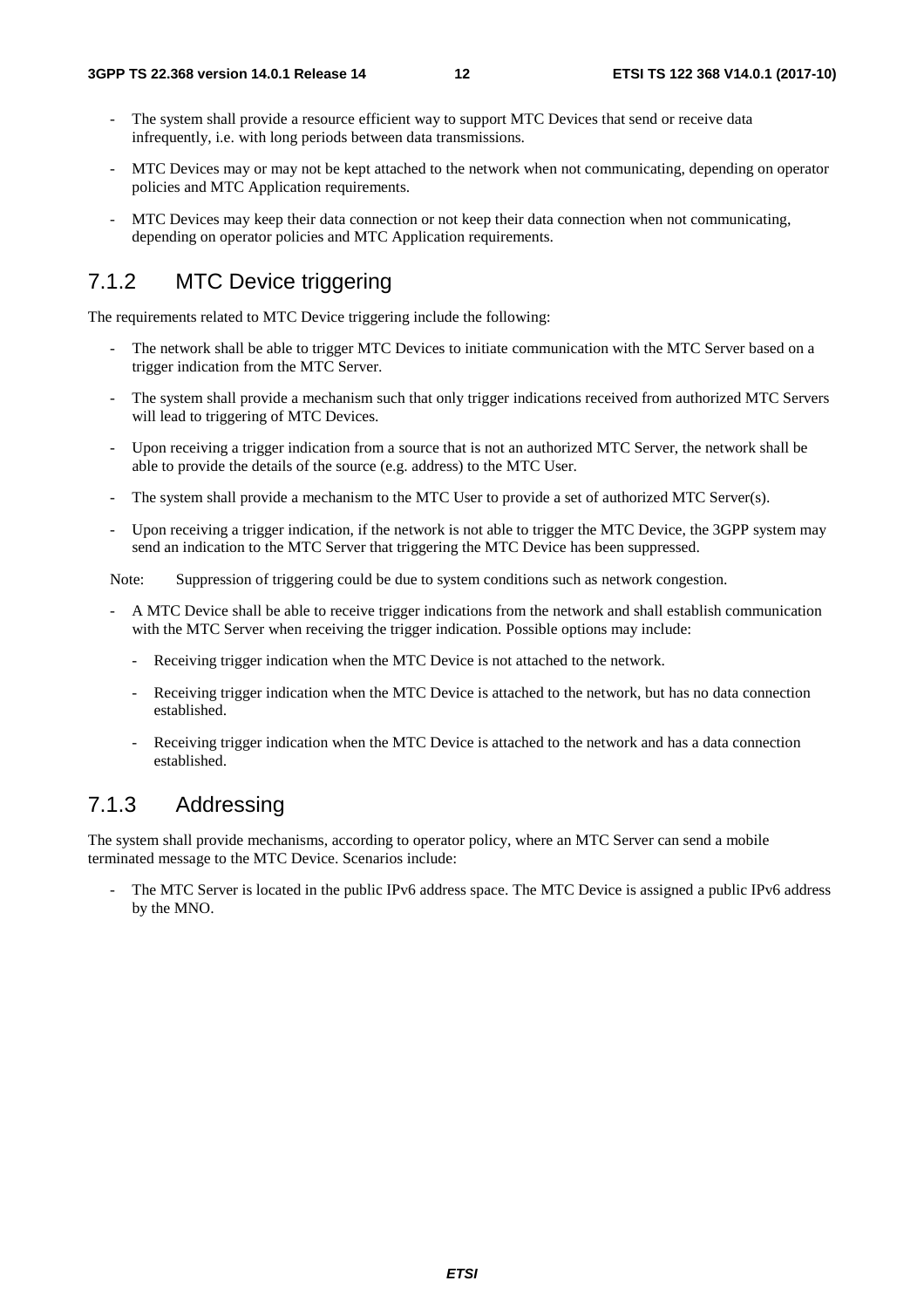

**Figure 7-1: MTC server and the MTC Device in the public IPv6 address space** 

The MTC Server is located in a public IPv4 address space; the MTC Device is assigned a private IPv4 address by the MNO.

Alternatively, the MTC Server is located in a private IPv4 address space and is assigned a private IPv4 address by the MNO; the MTC Device is assigned a private IPv4 address by the MNO corresponding to the same IPv4 address space as the MTC Server.



**Figure 7-2: MTC Server in a public or private IPv4 address space, MTC Device in a private IPv4 address space** 

### 7.1.4 Identifiers

The requirements for MTC related to identifiers include the following:

- The system shall be able to uniquely identify the ME;
- The system shall be able to uniquely identify the MTC Subscriber.
- Note 1: The two requirements above also apply to human-to-human communications. However, for Machine-Type Communications identifiers will have to be able to cater for a number of identifiers at least two orders of magnitude higher than for human-to-human communications.
- In order to use MTC triggering, the system shall support association between an MTC Device identity and one or more Service Enablement Framework individually.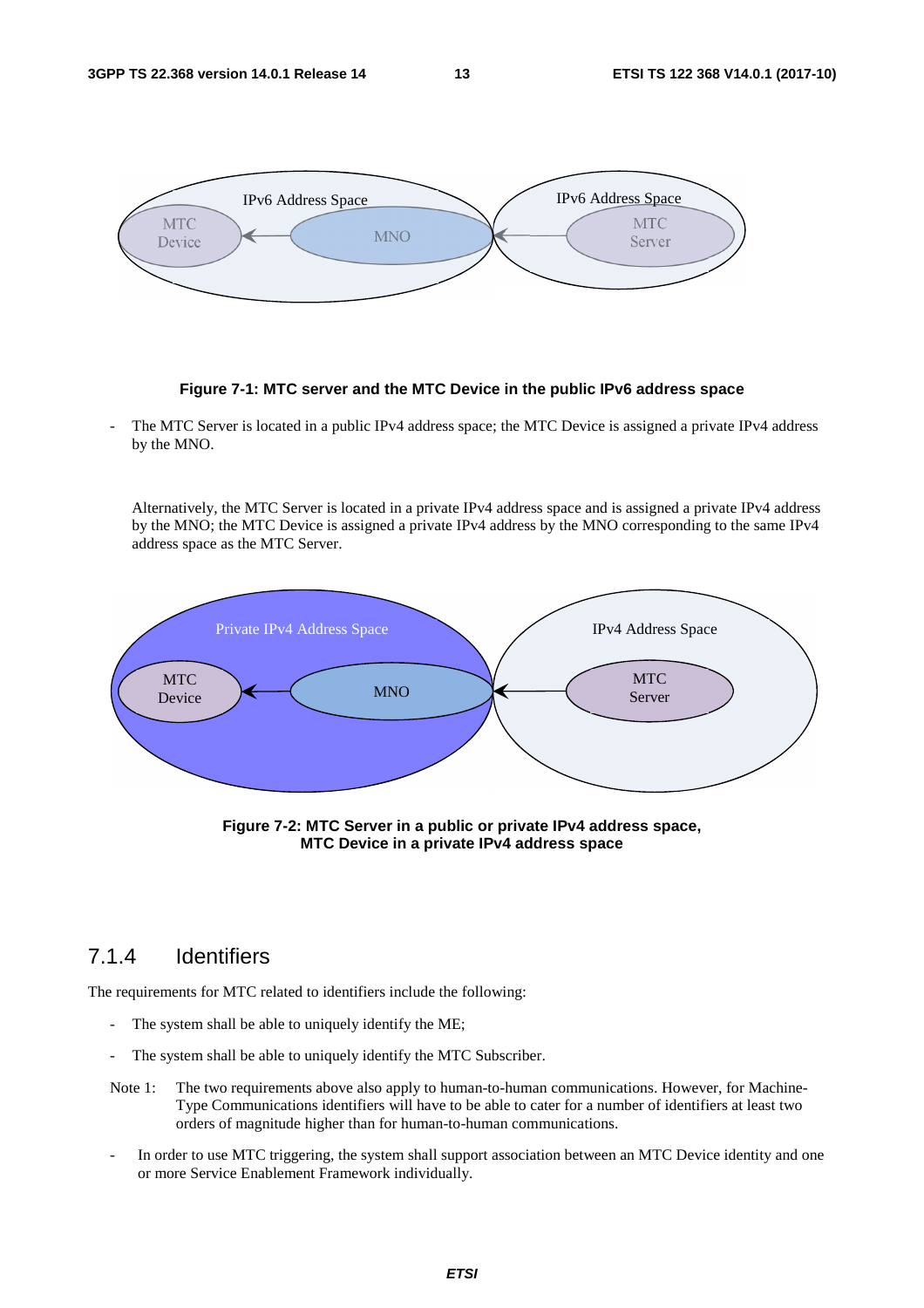- Note 2: The Service Enablement Framework server in the network needs to associate its peer Service Enablement Framework client on the MTC Device with the external identifier of the MTC Device. Preconfiguration of the association is sufficient when the Service Enablement Framework knows the MTC Device identities in advance to the starting of the service, but this does not match all the relevant scenarios of service deployment.
- The system shall provide mechanisms for the network operator to efficiently manage numbers and identifiers related to MTC Subscribers.

## 7.1.5 Charging requirements

The core network shall be able to:

- count MTC Feature activation / de-activation.
- collect charging data with a granularity (e.g. in time or location) that can identify the use of network resources when used outside the limits of subscription or MTC Feature, e.g. time window, location, or can identify when the MTC Device is overriding other restrictions (e.g. low priority).
- count particular Monitoring events.

Note: The above charging requirements apply to off line charging only.

### 7.1.6 Security requirements

The security requirements for MTC include the following:

MTC optimizations shall not degrade security compared to non-MTC communications

### 7.1.7 Remote MTC device management

The operator shall be able to manage MTC Devices using existing mechanisms (e.g. OMA DM)

## 7.2. Specific service requirements – MTC Features

## 7.2.1 Low Mobility

The MTC Feature Low Mobility is intended for use with MTC Devices that do not move, move infrequently, or move only within a certain region.

For the Low Mobility MTC Feature:

- The network operator shall be able to change the frequency of mobility management procedures or simplify mobility management per MTC Device.
- The network operator shall be able to define the frequency of location updates performed by the MTC Device.

## 7.2.2 Time Controlled

The MTC Feature Time Controlled is intended for use with MTC Applications that can tolerate to send or receive data only during defined time intervals and avoid unnecessary signalling outside these defined time intervals. The network operator may allow such MTC Applications to send/receive data and signalling outside of these defined time intervals but charge differently for such traffic.

For the Time Controlled MTC Feature:

- The network operator shall be able to reject access requests per MTC Device (e.g. attach to the network or set up a data connection) outside a defined access grant time interval.
- Note 1: The Time Controlled MTC Feature does not affect the MTC Server to send trigger indications to the MTC Device.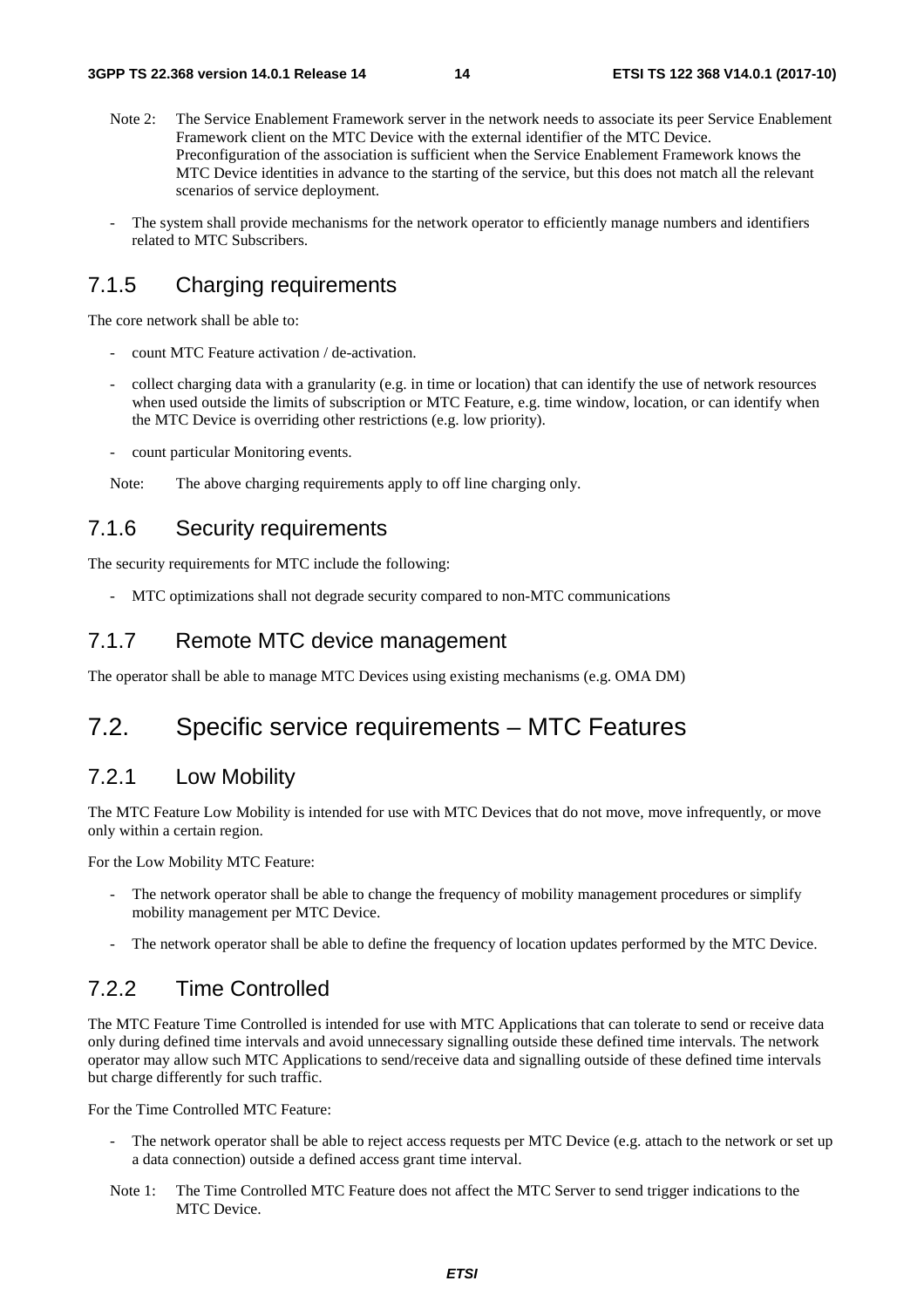- The network operator shall be able to allow access (e.g. attach to the network or set up a data connection) outside a defined access grant time interval and charge this differently.
- The network shall reject access requests per MTC Device (e.g. attach to the network or set up a data connection) during a defined forbidden time interval (e.g. to allow maintenance of a MTC Server).
- The local network shall be able to alter the access grant time interval based on local criteria (e.g. daily traffic load, time zones). The forbidden time interval shall not be altered.
- Note 2: It is assumed that an access grant time interval will not overlap a forbidden time interval.
- Note 3: "Local network" can refer to a VPLMN in roaming case, or to the local part of a large RPLMN (e.g. that spans across multiple time zones).
- The network shall be able to restrict the duration of access by terminating access (e.g. detach or disconnect a data connection) after a defined access duration.
- Note 4: The defined access duration (e.g. 10 minutes) is pre-agreed between the network operator and the MTC Subscriber, and is typically long enough to ensure the completion of normal communication between MTC Device and MTC Server.
- The MTC Device may disconnect immediately when it finishes its communications with the MTC Server before wait until the end of the access duration.
- The network shall communicate the (altered) access grant time interval and the access duration to the MTC Device.
- The network may communicate the (altered) access grant time interval and the access duration to the MTC Server/MTC User.
- Note 5: It is desirable that access of MTC Devices with the same access grant time interval is distributed across this interval in a manner to reduce peaks in the signalling and data traffic.
- 7.2.3 Void
- 7.2.4 Void

## 7.2.5 Small Data Transmissions

The MTC Feature Small Data Transmissions is intended for use with MTC Devices that send or receive small amounts of data.

For the Small Data Transmissions MTC Feature:

- The system shall support transmissions of small amounts of data with minimal network impact (e.g. signalling overhead, network resources, delay for reallocation).
- Before transmission of small amount of data, the MTC Device may be attached or detached to/from the network.

Note 1: "Transmission" implies either sending or receiving small amount of data.

- The 3GPP system shall be able to count the number of small data transmissions per subscription e.g. for charging or statistical purposes.
- Note 2: observed size of many of the instances of data exchanges is on the order of 1K (1024) octets
- Note 3: Charging and accounting of small data transmissions between operators can be done on a bulk basis.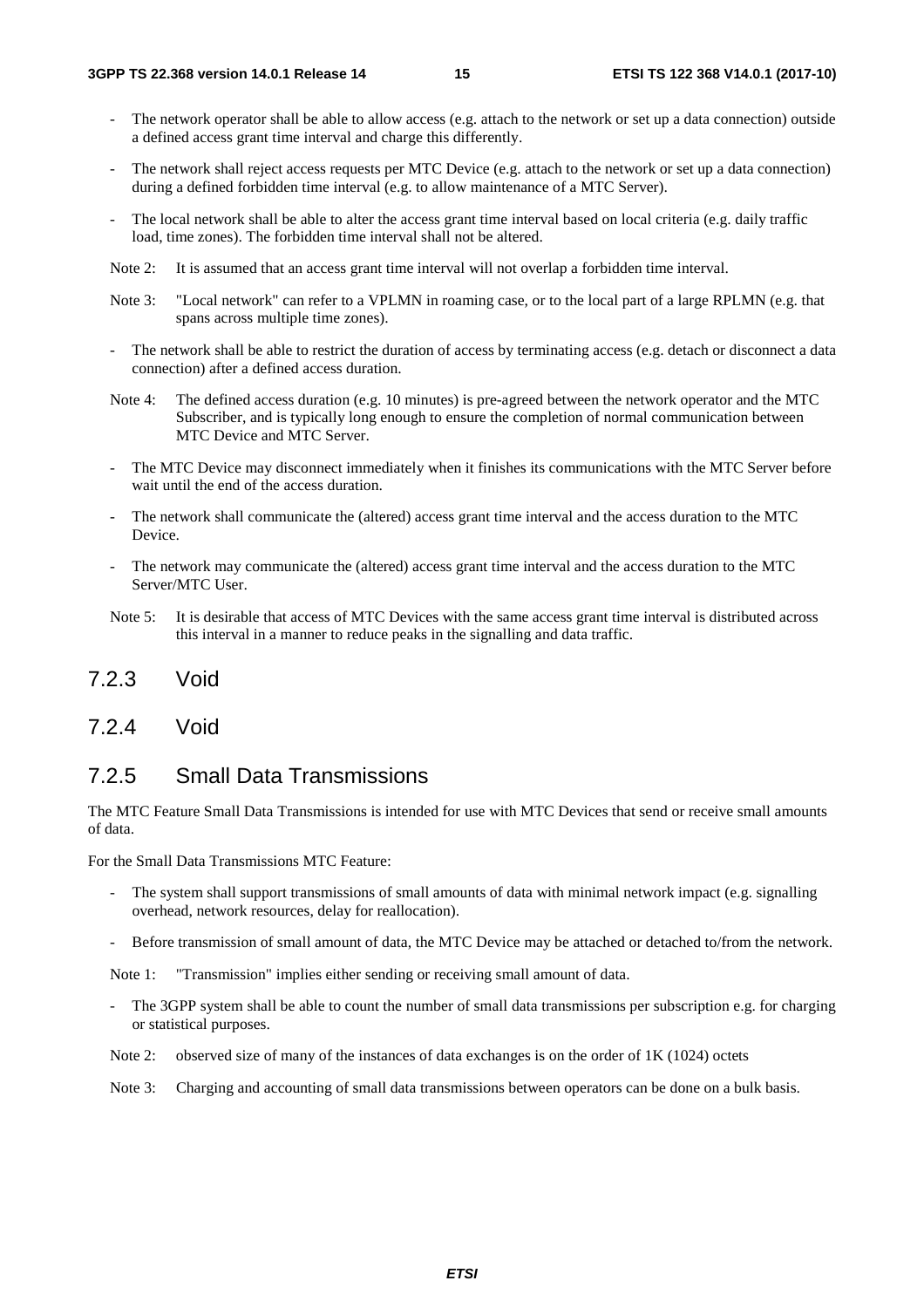### 7.2.6 Void

## 7.2.7 Infrequent Mobile Terminated

The MTC Feature Infrequent Mobile Terminated is intended for use with MTC Devices that mainly utilize mobile originated communications.

For the Infrequent Mobile Terminated MTC Feature:

- The network operator shall be able to reduce the frequency of mobility management procedures per MTC Device.
- The network shall be able to maintain information on when the MTC Device is not reachable for mobile terminated communications. The network shall not trigger the MTC Device when it is known to be unreachable, and instead may inform the MTC Server that the MTC Device is not reachable.
- Note: With the Infrequent Mobile Terminated MTC Feature, the network operator should be able to minimize mobility management due to MTC Device movement .

## 7.2.8 MTC Monitoring

The MTC Feature MTC Monitoring is intended for monitoring MTC Device related events.

For the MTC Monitoring MTC Feature:

- The system shall provide mechanisms to detect the following events:
	- behaviour which is not aligned with activated MTC Feature(s)
	- change of the association between the ME and the USIM
	- loss of connectivity. The maximum time between the actual loss of connectivity occurred and the loss of connectivity detected shall be configurable per subscription.
	- communication failure events of the UE visible to the network (e.g. for troubleshooting)

- change of the location (geographical position and/or point of attachment in the network) of the MTC Device.

Note 1: Loss of connectivity means it is no longer possible to establish signalling between the MTC Device and the network.

Note 2: The maximum detection time is on the order of 1 minute to 1 hour.

- The MTC Subscriber shall be able to define which of the above events will be detected.
- Upon the above event detection, the network shall be able to:
	- provide a warning notification to the MTC Server;
	- limit the services provided to the MTC Device (e.g. reduce allocated resource).
- The MTC User shall be able to define what occurs when an event is detected.
- The MTC Device shall be able to transfer other event notification to the MTC Server where the event detection is out of 3GPP scope, for example, the loss of signal reception, notification when the MTC Device power level is lower than a threshold.
- Note 3: Loss of signal reception refers to a situation when a MTC Device can no longer receive the network which could be due to interference (e.g. from a jammer or other source) or other reasons.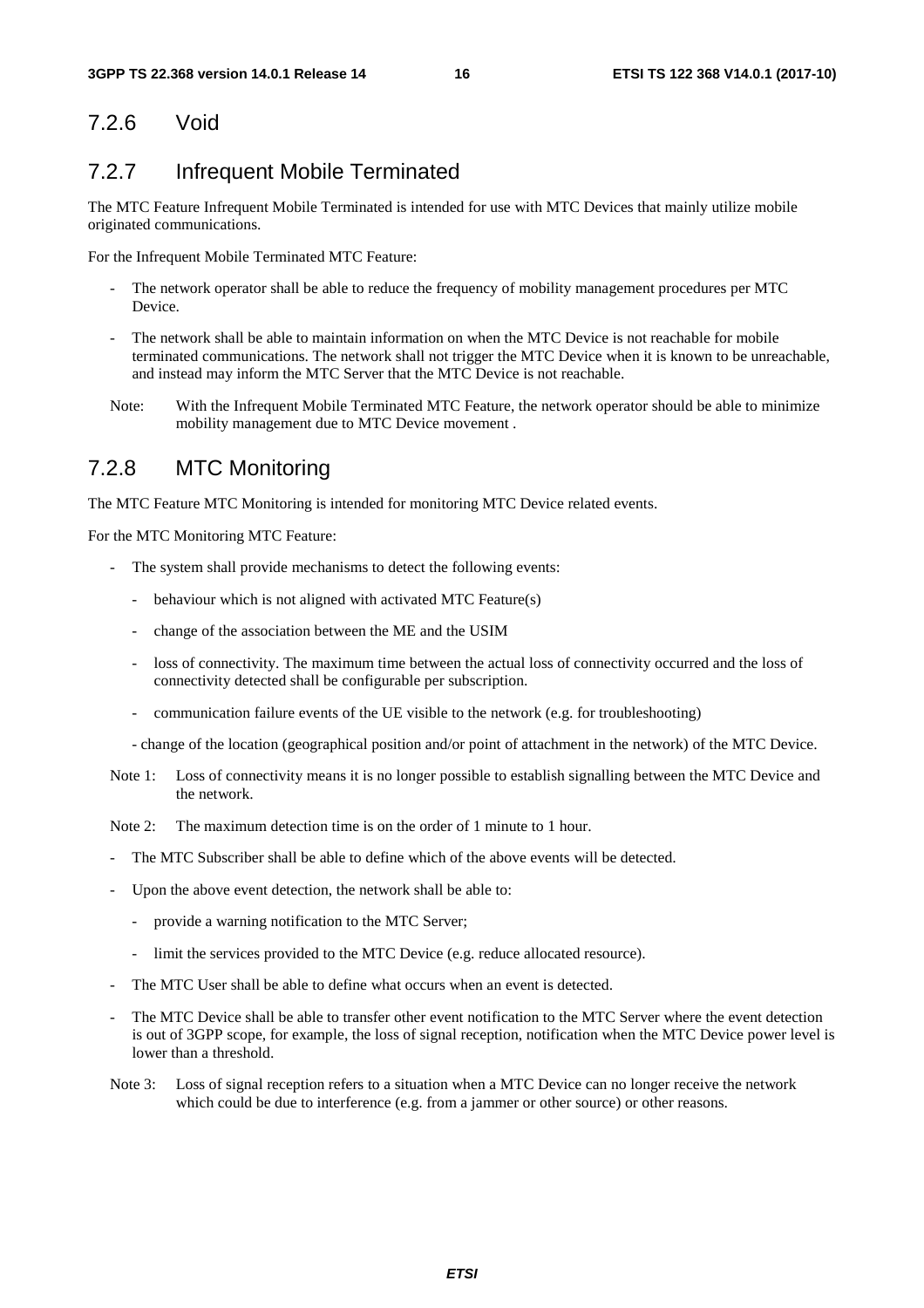### 7.2.9 Void

### 7.2.10 Secure Connection

The MTC Feature Secure Connection is intended for use with MTC Devices that require a secure connection between the MTC Device and MTC Server/MTC Application Server.

For the Secure Connection MTC Feature:

- The network operator shall be able to efficiently provide network security for connection between MTC Device and a MTC Server or between MTC Device and a MTC Application Server in case there is a direct connection with the MTC Application Server. This applies even when some of the devices are roaming i.e. connected via a VPLMN.
- 7.2.11 Void
- 7.2.12 Void
- 7.2.13 Void

### 7.2.14 Group Based MTC Features

### 7.2.14.1 General

A Group Based MTC Feature is a MTC Feature that applies to an MTC Group.

- The system shall be optimized to handle MTC Groups. The system shall provide a mechanism to associate an MTC Device to a single MTC Group.
- Each Group Based MTC Feature is applicable to all the members of the MTC Group.
- An MTC Group shall be identified uniquely across 3GPP networks.
- Note 1: With Group Based MTC Features, each MTC Device is visible from the 3GPP Network perspective.
- Note 2: MTC Features that are not Group Based MTC Features can also be applied to MTC Group members.
- Note 3: An MTC Device can belong to more than one MTC group, but policy conflicts need to be avoided through administrative means.

### 7.2.14.2 Group Based Policing

The MTC Feature Group Based Policing is intended for use with a MTC Group for which the network operator wants to enforce a combined QoS policy.

For the Group Based Policing MTC Feature:

- A maximum bit rate for the data that is sent/received by a MTC Group shall be enforced.
- Note: Policy control could be static to reduce complexity. In this case, static means that the policy for a specific MTC Group is fixed for the group and does not change due to dynamic conditions.

### 7.2.14.3 Group Based Addressing

MTC Feature Group Based Addressing is intended for use with a MTC Group for which the network operator wants to optimize the message volume when many MTC Devices need to receive the same message.

For the Group Based Addressing MTC Feature: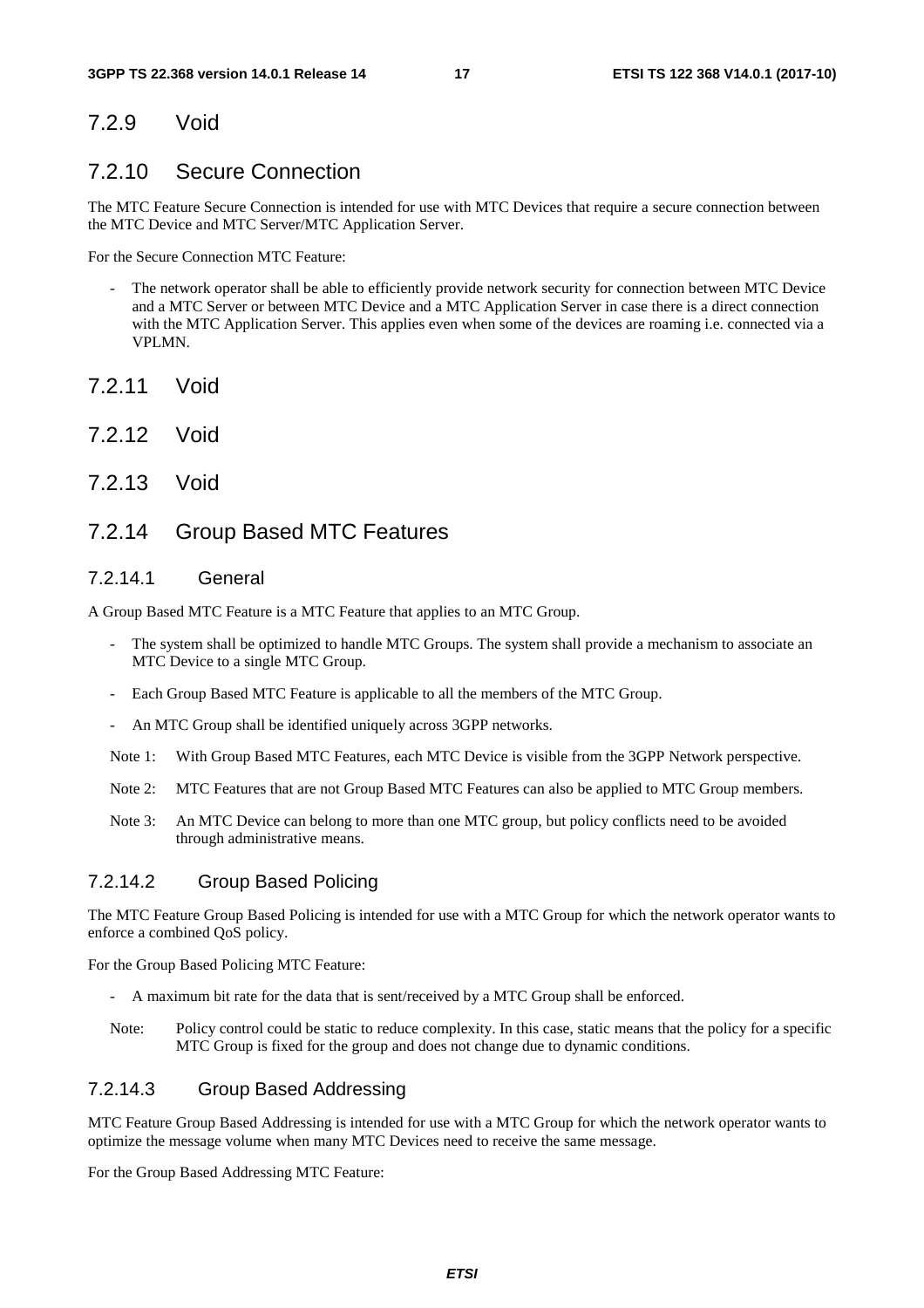- The network shall provide a mechanism to send a broadcast message within a particular geographic area, e.g. to wake up the MTC Devices that are members of that MTC Group; only MTC Devices of the target group configured to receive the broadcast message will recognize it.

Note 1: The geographic area for the broadcast may be a cell sector, a cell or a group of cells.

Note 2: Verification of receipt of a broadcast message is not necessary.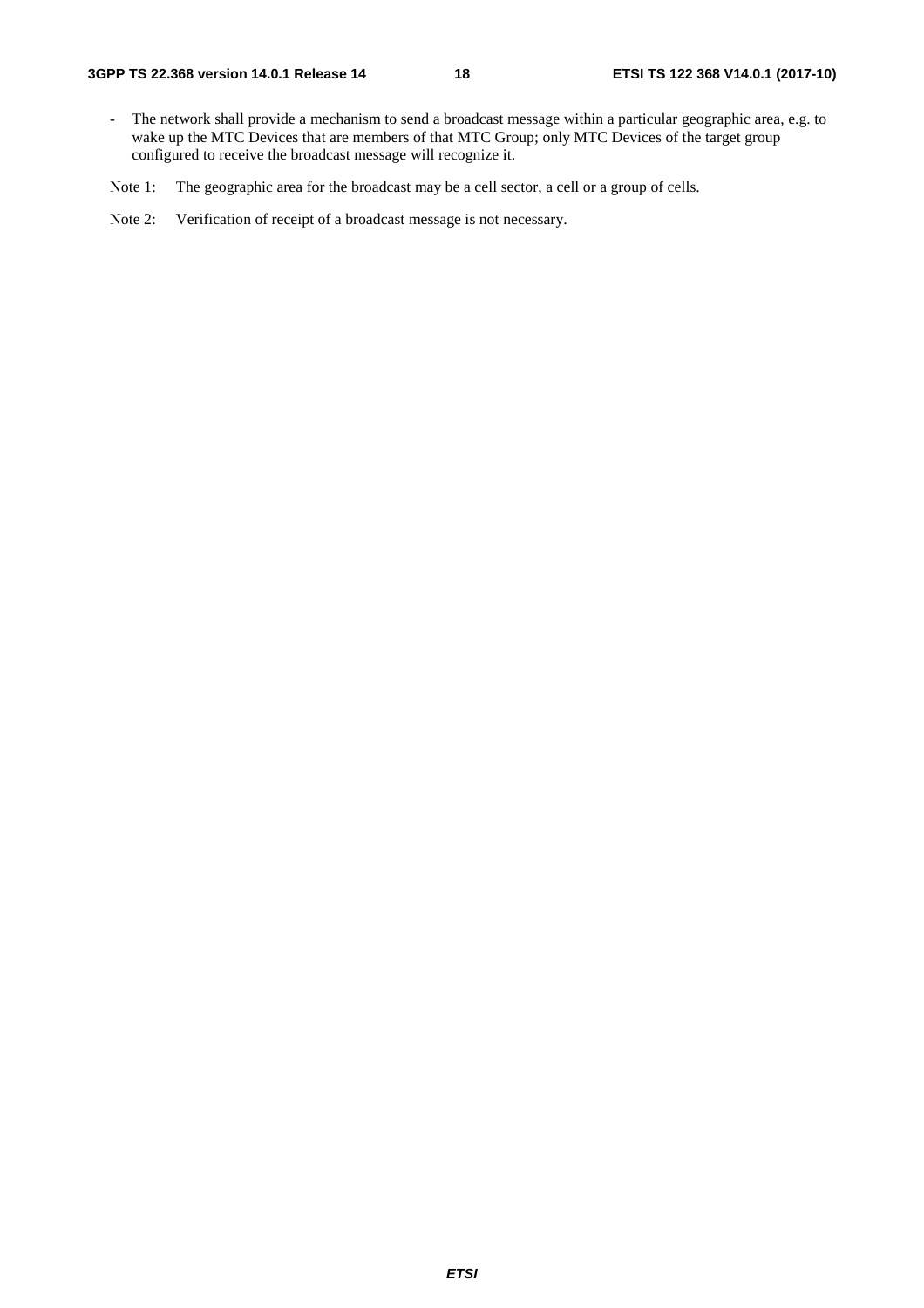# Annex A (informative): Use cases

### **Addressing from a centralized entity Use Case**

Metering devices are typically monitored and controlled by a centralized entity outside or inside the network operator system. Due to the need for centralized control, the centralized entity will inform or poll the metering device when it needs measurement information rather than the metering device autonomously sending measurements. Depending on the nature of the metering application, low latency responses are sometimes required (metering for high pressure pipelines for example). To accomplish this, the centralized entity will need to inform the metering device when it needs a measurement. Typically due to the limitation of IPv4 address space, the metering terminal is behind a NAT (Network Address Translator) where it is not assigned a routable IPv4 address.

### **Theft /Vandalism Vulnerable MTC Application Use Case**

In contrast to the traditional H2H devices, which are carefully held and protected by a person, MTC Devices are often located in remote areas and ideally are untouched after installation for many years. The remote locations make these devices more susceptible to tampering by unauthorized persons. The tampering of the MTC Device is often accompanied by damage to the metering device. The network has security mechanisms for protection for this type of activity which may not be effective for MTC Devices. The network can not prevent it but can detect it as early as possible in order to deactivate the ME's service and the related USIM. In addition, often theft/vandalism vulnerable MTC Devices are stationary after initial installation and activation. The stationality of the MTC Device can be utilized to improve the detection of theft. If a known stationary devices moves, it can be concluded that the MTC Device has been stolen and thus the account deactivated.

### **Time Controlled MTC Application Use Case**

For some MTC applications the actual time at which communication takes place is less important, but low communication costs are extremely important. A network operator can offer low communication fees for this type of applications by allowing communication to take place during low traffic time periods only. Possibly the network operator may want to dynamically adjust these time periods based on the actual network traffic load at a specific time.

### **Radio Network Congestion Use Case**

Radio network congestion because of mass concurrent data transmission takes place in some MTC applications. One of the typical applications is the bridge monitoring with a mass of sensors. When a train passes through the bridge, all the sensors transmit the monitoring data almost simultaneously. The same thing happens in hydrology monitoring during the time of heavy rain and in building monitoring when intruders break in. The network should be optimized to enable a mass of MTC Devices in a particular area to transmit data almost simultaneously.

### **Core Network Congestion Use Case**

With many MTC applications, a large number of MTC Devices is affiliated with a single MTC User. These MTC Devices together are part of a MTC Group. The MTC User associated with the MTC Group owns a MTC Server which is connected to the PS network of a mobile network operator via an Access Point Name (APN) using the Gi interface. The MTC Devices in the MTC Group communicate with this MTC Server.

Typically, the MTC Devices in the MTC Group are scattered over the network in such a way that the data simultaneously sent by the MTC Devices in any particular cell is limited and will not cause a radio network overload. Despite this, when a high number of MTC Devices are sending/receiving data simultaneously, data congestion may occur in the mobile core network or on the link between mobile core network and MTC Server where the data traffic related to MTC Group is aggregated. Preferably, a network operator and the MTC User have means to enforce a maximum rate for the data sent/received by the MTC Group.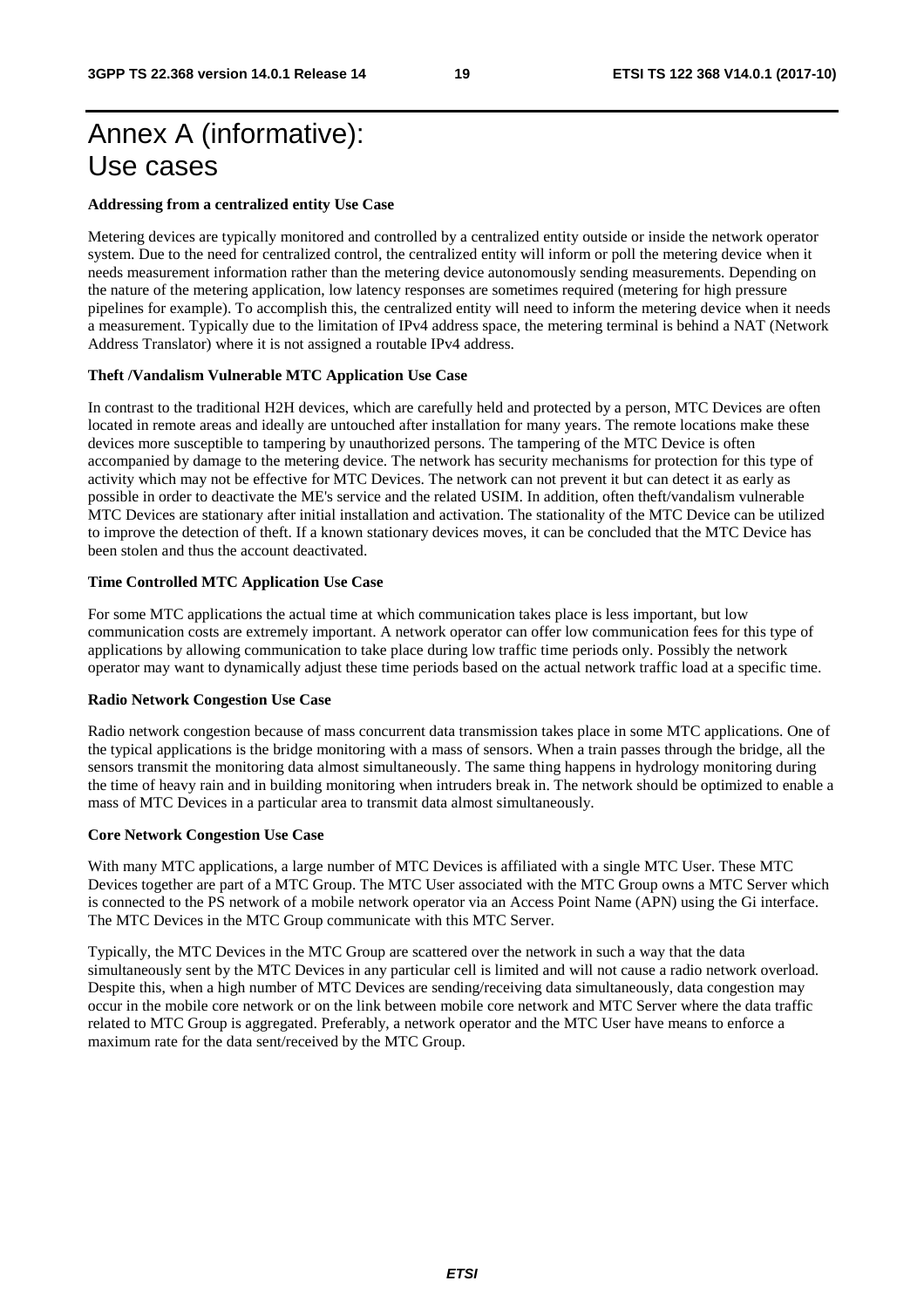

**Figure A-1: Congestion in mobile core network and on the link between mobile core network and MTC Server** 

### **Signalling Network Congestion Use Case**

Congestion in the signalling network is caused by a high number of MTC Devices trying almost simultaneously: (1) to attach to the network or (2) to activate/modify/deactivate a connection. In a 3GPP system supporting MTC applications such an overload of the network can be caused by e.g. many mobile payment terminals that become active on a national holiday or by high numbers of metering devices becoming active almost simultaneously after a period of power outage. Also some MTC applications generate recurring data transmissions at precisely synchronous time intervals (e.g. precisely every hour or half hour). Preferably, the 3GPP system provides means to the network operator and MTC User to spread the resulting peaks in the signalling traffic.



**Figure A-2: Signalling network congestion** 

### **Access Control with billing plan Use Case**

In some configurations, it may be necessary to restrict the access of a UICC that is dedicated to be used only with machine-type modules associated with a specific billing plan. It should be possible to associate a list of UICC to a list of terminal identity such as IMEISV so that if the UICC is used in an other terminal type, the access will be refused. See the following configuration: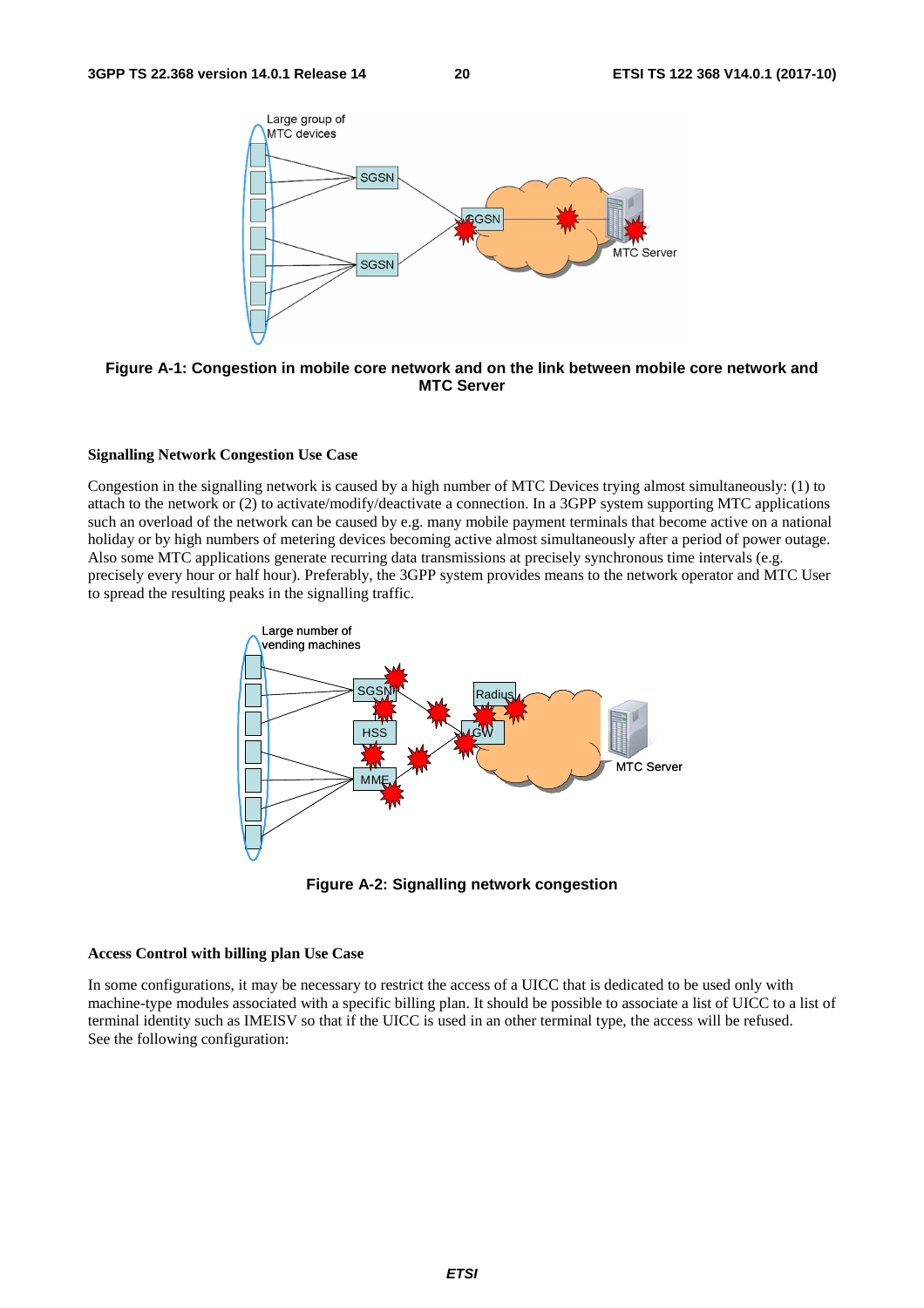

**Figure A-3: Access Control with billing plan** 

### **Extra Low Power Consumption Use Case**

For high mobility case, tracking MTC devices such as animal tracking MTC devices in natural world with high mobility require extra low power consumption because it is almost impossible to replace the battery or recharge the battery for animal tracking MTC device. Compared to the tracking devices installed in the cars and trucks because cars and trucks could generate electricity by themselves, extra low power consumption for these MTC devices is required.

For cargo tracking, the cargo with a tracking MTC device could move very fast such as on a train or lorry and could stand still such as in the dock before loading or unloading. It is not desired to either change its battery or replace battery during the transport period, so extra low power consumption MTC devices are also required.

For prisoner tracking MTC devices are already used by police, prisoners will not cooperate with police and would wish the MTC devices have flat batteries; therefore, extra low power consumption feature is required for these MTC devices. For the tracking MTC devices of elder people who have memory problem, children or pets, even the batteries of these MTC devices could be replaced or charged, however, considering the worst scenario – if they are missing, it requires the MTC devices with extra low power consumption and long working time in order to find them.

For low mobility case, the gas meter MTC devices must be battery powered. Extra low power consumption for gas MTC devices is much more critical than electricity meters.

### **Extra Low Power Consumption with Time Controlled MTC Devices Use Case**

Time Controlled MTC Devices which send or receive data only at certain pre-defined periods may be operated in one or more modes that minimize power consumption.

An MTC Device may be operated in a mode where it is expected to receive non-periodic messages (e.g. emergency messages or notifications of altered access period as with the MTC Feature Time Controlled outside the time controlled periods. The MTC Device should minimize power consumption while in a mode to support this.

If the application requires the MTC Device to send or receive data within pre-defined periods and receive non-periodic messages outside these periods, operation at the lowest possible power consumption level to extend battery life should be achieved.

### **End-to-end security for roaming MTC devices**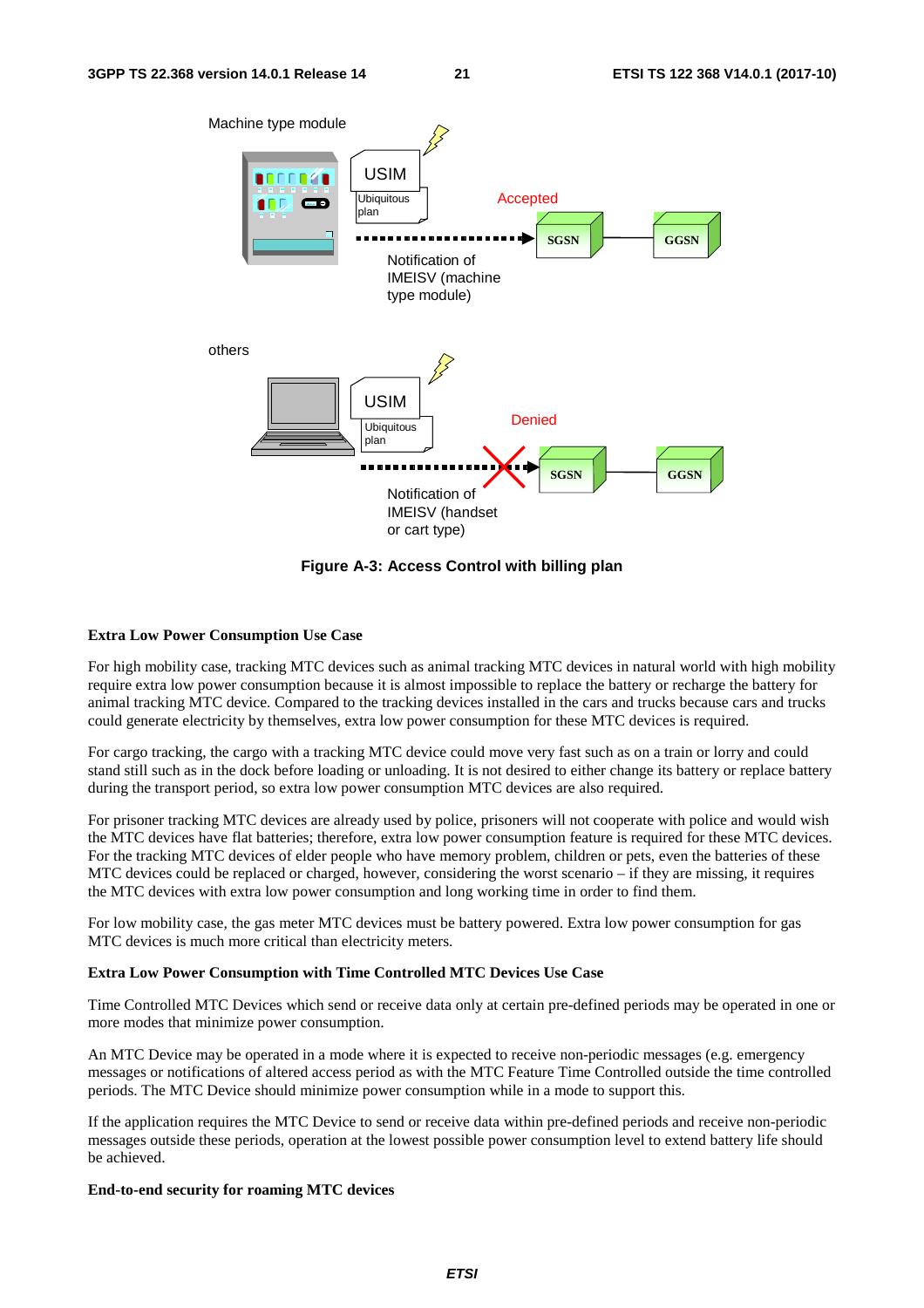An MTC Application communicates with a large number of MTC Devices that are located globally and may or may not be mobile. Examples of such devices are mobile navigation systems and payment terminals. Connectivity for the MTC Devices is provided by a single network operator that uses its roaming agreements to connect MTC Devices that are not within range of its own network.

From the perspective of the operator of the MTC application its MTC Server and the domain of its network operator are part of a trusted domain. However, the domain of the roaming operator are not seen as part of the trusted domain, as is depicted in the figure below.



**Figure A-4: End-to-end security for roaming MTC devices** 

The operator of the MTC application therefore requires end-to-end security for messages exchanged between MTC application and MTC Devices. The network operator does not have control over the security features in the domain of the roaming operators. Furthermore, for efficiency reasons the roaming operators may decide on a local breakout to for instance the Internet for MTC traffic in which case the information partly travels over the Internet. The network operator needs to satisfy the MTC application owner's end-to-end security requirement without relying on network security alone.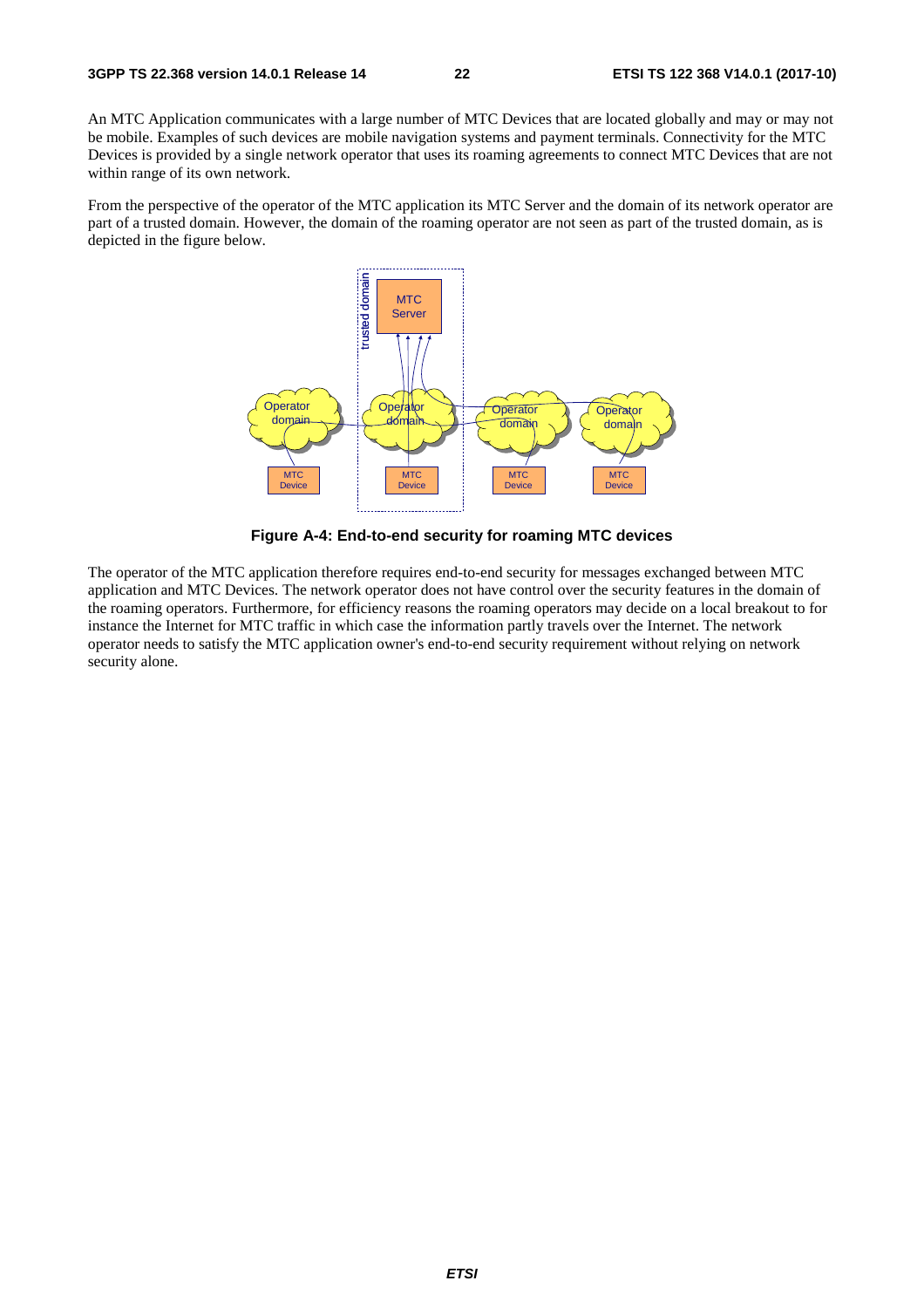# Annex B (informative): Examples of MTC applications

Some examples of machine-type communication applications are listed in the following table. This list is not exhaustive and is intended to be indicative of the scope of machine-type communication applications.

| <b>Service Area</b>               | MTC applications                               |  |  |  |  |
|-----------------------------------|------------------------------------------------|--|--|--|--|
|                                   | Surveillance systems                           |  |  |  |  |
|                                   | Backup for landline                            |  |  |  |  |
| <b>Security</b>                   | Control of physical access (e.g. to buildings) |  |  |  |  |
|                                   | Car/driver security                            |  |  |  |  |
|                                   | <b>Fleet Management</b>                        |  |  |  |  |
|                                   | Order Management                               |  |  |  |  |
|                                   | Pay as you drive                               |  |  |  |  |
|                                   | <b>Asset Tracking</b>                          |  |  |  |  |
| <b>Tracking &amp; Tracing</b>     | Navigation                                     |  |  |  |  |
|                                   | Traffic information                            |  |  |  |  |
|                                   | Road tolling                                   |  |  |  |  |
|                                   | Road traffic optimization/steering             |  |  |  |  |
|                                   | Point of sales                                 |  |  |  |  |
| <b>Payment</b>                    | Vending machines                               |  |  |  |  |
|                                   | Gaming machines                                |  |  |  |  |
|                                   | Monitoring vital signs                         |  |  |  |  |
| <b>Health</b>                     | Supporting the aged or handicapped             |  |  |  |  |
|                                   | Web Access Telemedicine points                 |  |  |  |  |
|                                   | Remote diagnostics                             |  |  |  |  |
|                                   | Sensors                                        |  |  |  |  |
|                                   | Lighting                                       |  |  |  |  |
|                                   | Pumps                                          |  |  |  |  |
| <b>Remote Maintenance/Control</b> | Valves                                         |  |  |  |  |
|                                   | Elevator control                               |  |  |  |  |
|                                   | Vending machine control                        |  |  |  |  |
|                                   | Vehicle diagnostics                            |  |  |  |  |
|                                   | Power                                          |  |  |  |  |
|                                   | Gas                                            |  |  |  |  |
| <b>Metering</b>                   | Water                                          |  |  |  |  |
|                                   | Heating                                        |  |  |  |  |
|                                   | Grid control                                   |  |  |  |  |
|                                   | Industrial metering                            |  |  |  |  |
|                                   | Digital photo frame                            |  |  |  |  |
| <b>Consumer Devices</b>           | Digital camera                                 |  |  |  |  |
|                                   | eBook                                          |  |  |  |  |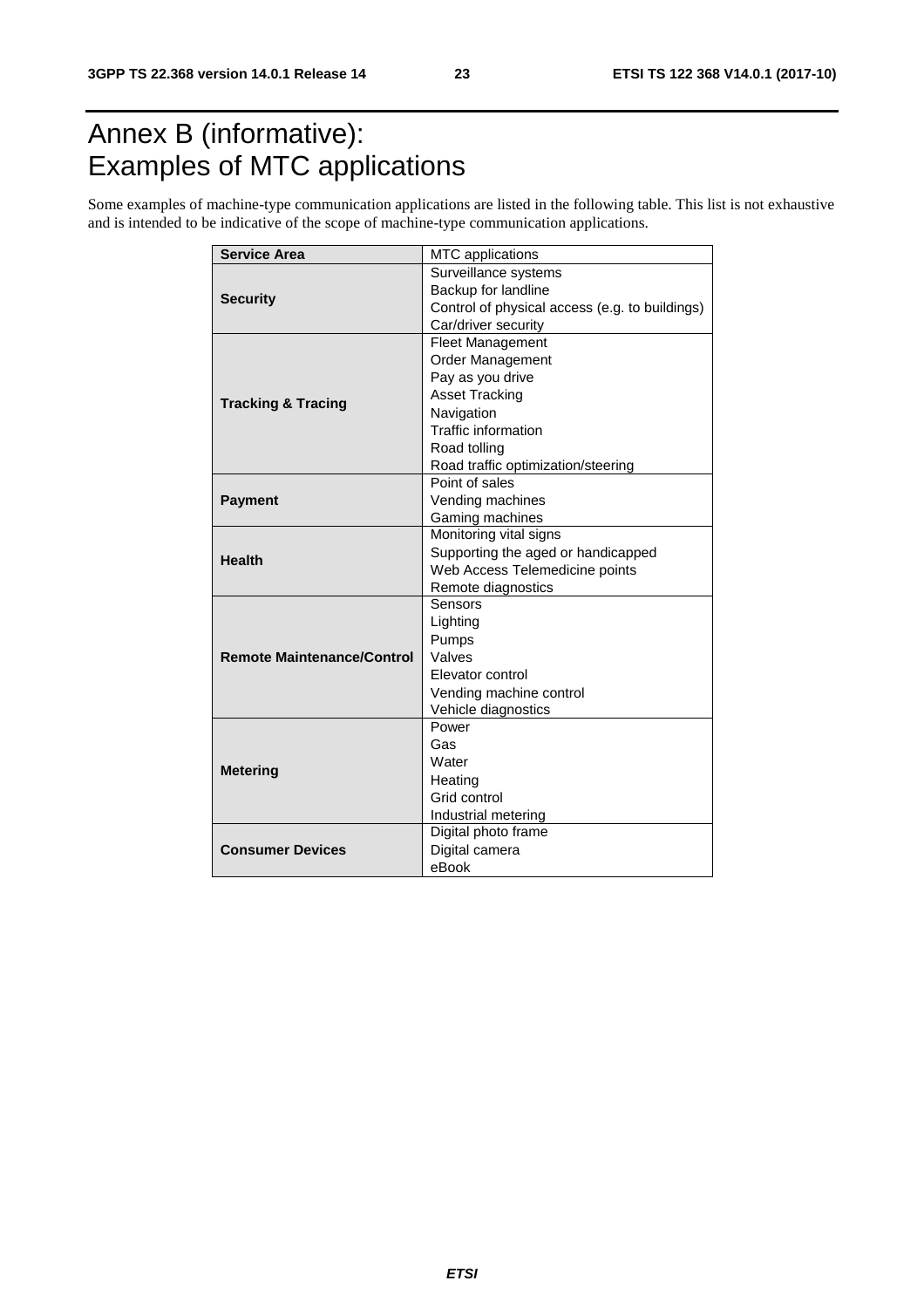# Annex C (informative): Change history

| TSG SA#   SA Doc.         |                                  | SA1 Doc              | <b>Spec</b> | <b>CR</b>    | Rev Rel        |               |              | Cat Subject/Comment                                                         | Old    | <b>New</b>                           | WI                  |
|---------------------------|----------------------------------|----------------------|-------------|--------------|----------------|---------------|--------------|-----------------------------------------------------------------------------|--------|--------------------------------------|---------------------|
| $SP-47$                   | SP-100192                        |                      | 22.220      |              |                |               |              | Raised from v1.2.2 to v.2.0.0 for<br>approval                               | 1.2.2  | 2.0.0                                | <b>NIMTC</b>        |
| $SP-47$                   |                                  |                      | 22.220      |              |                |               |              | Raised from v.2.0.0 to v.10.0.0<br>after approval of SA#47                  | 2.0.0  | 10.0.0                               | <b>NIMTC</b>        |
| SP-48                     | SP-100400 S1-101157              |                      | 22.368      | 0001         | 2              | <b>Rel-10</b> | IF           | Deletion of section 5.2                                                     | 10.0.0 |                                      | 10.1.0 NIMTC        |
| <b>SP-48</b>              | SP-100400 S1-101158              |                      | 22.368      | 0003         | $\overline{2}$ | <b>Rel-10</b> | F            | <b>Clarification of PAM</b>                                                 |        |                                      | 10.0.0 10.1.0 NIMTC |
| <b>SP-48</b>              | SP-100400 S1-101138              |                      | 22.368      | 0005         | $\mathbf{1}$   | $Rel-10$ $F$  |              | CR to TS22.368 Clarification of                                             | 10.0.0 | 10.1.0                               | <b>NIMTC</b>        |
|                           |                                  |                      |             |              |                |               |              | <b>Location Specific Trigger</b>                                            |        |                                      |                     |
| <b>SP-48</b>              | SP-100400 S1-101139              |                      | 22.368      | 0006         | $\mathbf{1}$   | $Rel-10$ $F$  |              | CR to TS22.368 Clarification of<br>Infrequent Transmission                  | 10.0.0 | 10.1.0                               | <b>NIMTC</b>        |
| <b>SP-48</b>              | SP-100400 S1-101159              |                      | 22.368      | 0009         | 3              | <b>Rel-10</b> | IF           | Clarification of Requirements for<br>Time Controlled MTC Feature            | 10.0.0 | 10.1.0                               | <b>NIMTC</b>        |
| <b>SP-48</b>              |                                  | SP-100435 S1-101143r | 22.368      | 0010         | 2              | $Rel-10$ $F$  |              | Clarification and completion of<br>PAM requirements                         | 10.0.0 |                                      | 10.1.0 NIMTC        |
| <b>SP-48</b>              | SP-100400 S1-101142              |                      | 22.368      | 0011         | $\mathbf{1}$   | <b>Rel-10</b> | İF           | Clarification of local network in<br><b>Time Controlled</b>                 | 10.0.0 | 10.1.0                               | <b>NIMTC</b>        |
| <b>SP-48</b>              | SP-100400                        | S1-101077            | 22.368      | 0013         |                | <b>Rel-10</b> | F            | Correction of missing changes<br>to clause 7.2.2                            | 10.00  | 10.1.0                               | <b>NIMTC</b>        |
| <b>SP-48</b>              | SP-100400 S1-101078              |                      | 22.368      | 0014         |                | $ReI-10$      | F            | Correction of terminology                                                   | 10.0.0 | 10.1.0                               | <b>NIMTC</b>        |
| $\overline{\text{SP-48}}$ | SP-100400 S1-101080              |                      | 22.368      | 0015         |                | <b>Rel-10</b> | F            | Clarification of "may" in clause<br>7.2.2                                   | 10.0.0 | 10.1.0                               | <b>NIMTC</b>        |
| <b>SP-48</b>              | SP-100400                        | S1-101083            | 22.368      | 0017         |                | <b>Rel-10</b> | F            | Correction of MTC User shall in<br>7.2.8                                    | 10.00  | 10.1.0                               | <b>NIMTC</b>        |
| SP-49                     | SP-100579 S1-102258              |                      | 22.368      | 0023         | $\mathbf{1}$   | $Rel-10$ $F$  |              | Simplification of Mobile<br>Originated Only feature                         |        |                                      | 10.1.0 10.2.0 NIMTC |
| SP-49                     |                                  | SP-100579 S1-102259  | 22.368      | 0024         | 1              | <b>Rel-10</b> | F            | Simplification of Infrequent<br>Mobile Terminated feature                   |        | 10.1.0 10.2.0                        | <b>NIMTC</b>        |
|                           |                                  |                      |             |              |                |               |              | <b>Clarification of MTC Monitoring</b>                                      |        |                                      |                     |
| SP-49                     | SP-100579 S1-102260              |                      | 22.368      | 0025         | 1              | <b>Rel-10</b> | F            | feature<br><b>Clarification of Group Based</b>                              |        |                                      | 10.1.0 10.2.0 NIMTC |
| SP-49                     |                                  | SP-100579 S1-102264  | 22.368      | 0029         | 1              | <b>Rel-10</b> | F            | <b>MTC Features</b>                                                         |        |                                      | 10.1.0 10.2.0 NIMTC |
| SP-49                     |                                  | SP-100579 S1-102280  | 22.368      | 0038         | $\overline{c}$ | <b>Rel-10</b> | İF           | Clarification of subscription                                               |        |                                      | 10.1.0 10.2.0 NIMTC |
|                           |                                  |                      |             |              |                |               |              | Clarification on MTC Server                                                 |        |                                      |                     |
| SP-49                     | SP-100579 S1-102281              |                      | 22.368      | 0018         | $\overline{c}$ | <b>Rel-10</b> | F            | relationship to network operator                                            |        |                                      | 10.1.0 10.2.0 NIMTC |
| SP-49                     |                                  | SP-100579 S1-102282  | 22.368      | 0027         | $\overline{2}$ | Rel-10 F      |              | Clarification of Location Specific<br>Trigger                               |        |                                      | 10.1.0 10.2.0 NIMTC |
| SP-49                     | SP-100579 S1-102287              |                      | 22.368      | 0034         | 1              | Rel-10 F      |              | <b>MTC Group Features definition</b><br>clarification                       |        |                                      | 10.1.0 10.2.0 NIMTC |
|                           |                                  |                      |             |              |                |               |              | <b>MTC Infrequent Transmission</b>                                          |        |                                      |                     |
| SP-49<br>SP-49            | SP-100579 S1-102288<br>SP-100579 | S1-102289            | 22.368      | 0035<br>0036 | 1<br>1         | $Rel-10$ $F$  | F            | clarification<br><b>MTC Secure Connection</b>                               |        | 10.1.0 10.2.0 NIMTC<br>10.1.0 10.2.0 | <b>NIMTC</b>        |
|                           |                                  |                      | 22.368      |              |                | <b>Rel-10</b> |              | MTC Time Controlled                                                         |        |                                      |                     |
| SP-49                     |                                  | SP-100579 S1-102290  | 22.368      | 0037         | 2              | Rel-10   F    |              | clarification                                                               |        |                                      | 10.1.0 10.2.0 NIMTC |
| SP-50                     | SP-100798 S1-103312              |                      | 22.368      | 0049         | $\overline{2}$ | <b>Rel-10</b> | F            | <b>NIMTC Terminology</b>                                                    | 10.2.0 |                                      | 10.3.0 NIMTC        |
| SP-50                     | SP-100798 S1-103311              |                      | 22.368      | 0051         | $\overline{2}$ | <b>Rel-10</b> | B            | Clarification of data delay in                                              | 10.2.0 |                                      | 10.3.0 NIMTC        |
| SP-50                     | SP-100801                        | S1-103209            | 22.368      | 0045         | $\mathbf{1}$   | <b>Rel-11</b> | $\mathsf{C}$ | case of Overload<br>Clarification on the requirements                       |        | 10.2.0 11.0.0                        | <b>SIMTC</b>        |
|                           |                                  |                      |             |              |                |               |              | of Low Mobility MTC Feature<br>LTE logo changed into LTE                    |        | 11.0.0 11.0.1                        |                     |
|                           |                                  |                      |             |              |                |               |              | Advanced logo                                                               |        |                                      |                     |
| SP-51                     | SP-110162 S1-110427              |                      | 22.368      | 0069         | $\overline{2}$ | <b>Rel-11</b> | A            | MTC charging requirements in<br><b>Rel-11</b>                               |        |                                      | 11.0.1 11.1.0 NIMTC |
| SP-51                     | SP-110162 S1-110411              |                      | 22.368      | 0071         |                | Rel-11        | A            | <b>Clarification of EAB</b>                                                 | 11.0.1 |                                      | 11.1.0 NIMTC        |
|                           |                                  |                      |             |              |                |               |              | Additional security for MTC                                                 |        |                                      |                     |
| SP-51                     |                                  | SP-110167 S1-110429  | 22.368      | 0058         | 3              | <b>Rel-11</b> | В            | <b>Triggering requirements</b>                                              |        | 11.0.1 11.1.0                        | <b>SIMTC</b>        |
| SP-51                     |                                  | SP-110167 S1-110414  | 22.368      | 0059         | $\overline{2}$ | Rel-11        | B            | Suppress MTC device triggering                                              | 11.0.1 | 11.1.0                               | <b>SIMTC</b>        |
|                           |                                  |                      |             |              |                |               |              | MTC - IMS Service Layer                                                     |        |                                      |                     |
| SP-51                     |                                  | SP-110167 S1-110420  | 22.368      | 0080         | 2              | $ReI-11$ B    |              | Capabilities                                                                |        |                                      | 11.0.1 11.1.0 SIMTC |
| SP-52                     |                                  | SP-110374 S1-111026  | 22.368      | 0075         |                | $Rel-11$ $F$  |              | Correction of charging                                                      |        |                                      | 11.1.0 11.2.0 SIMTC |
| $SP-52$                   |                                  | SP-110374 S1-111036  | 22.368      | 0072         | L,             | <b>Rel-11</b> | B            | requirements<br>MTC - IMS Service Layer                                     |        | 11.1.0 11.2.0                        | <b>SIMTC</b>        |
|                           |                                  |                      |             |              |                |               |              | Capabilities                                                                |        |                                      |                     |
| SP-52                     |                                  | SP-110374 S1-111304  | 22.368      | 0091         |                | <b>Rel-11</b> | F            | Clarification of MTC Device<br>management requirement                       |        | 11.1.0 11.2.0                        | <b>SIMTC</b>        |
| SP-52                     | SP-110374 S1-111328              |                      | 22.368      | 0088         | 1              | <b>Rel-11</b> | IF           | Clarification of MTC identifier to<br>aligning it with MTC Group<br>feature |        | $11.1.0$ 11.2.0                      | <b>SIMTC</b>        |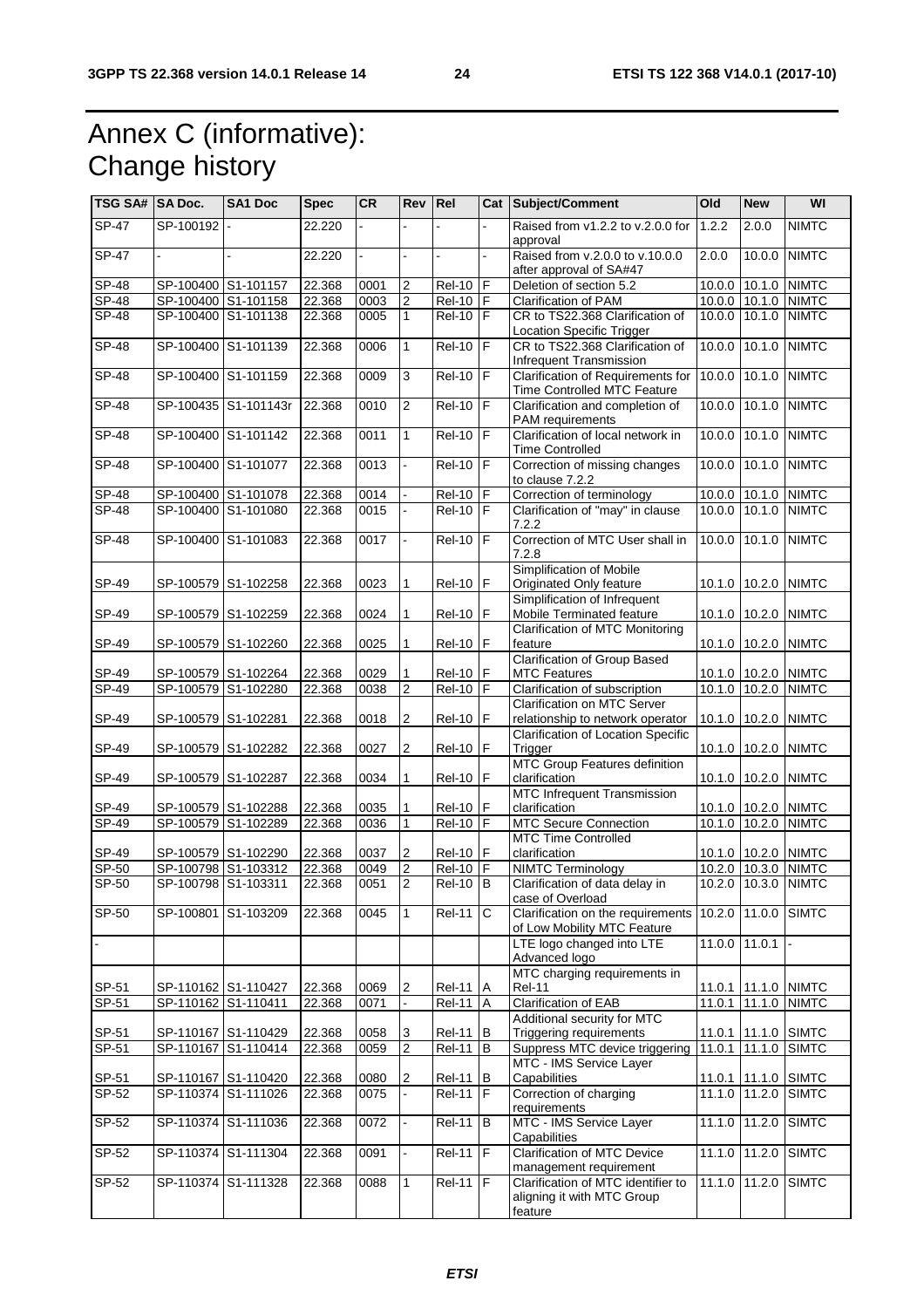| SP-52          | SP-110374 S1-111329                        |           | 22.368           | 0083         | $\overline{2}$      | $ReI-11$ B              |              | New Requirements for MTC<br><b>Monitoring Feature</b>                 |               | 11.1.0 11.2.0 SIMTC     |                              |
|----------------|--------------------------------------------|-----------|------------------|--------------|---------------------|-------------------------|--------------|-----------------------------------------------------------------------|---------------|-------------------------|------------------------------|
| SP-52          | SP-110374                                  | S1-111373 | 22.368           | 0092         | $\overline{2}$      | <b>Rel-11</b>           | A            | Correction of SIMTC                                                   |               | 11.1.0 11.2.0           | <b>SIMTC</b>                 |
|                |                                            |           |                  |              |                     |                         |              | requirements to define the<br>precedence for NAS                      |               |                         |                              |
|                |                                            |           |                  |              |                     |                         |              | configuration parameters in case                                      |               |                         |                              |
|                |                                            |           |                  |              |                     |                         |              | they are defined in the device                                        |               |                         |                              |
|                |                                            |           |                  |              |                     |                         |              | and in the USIM                                                       |               |                         |                              |
| SP-52          | SP-110374 S1-111374                        |           | 22.368           | 0078         | $\overline{c}$      | <b>Rel-11</b>           | C            | MTC Device Trigger and Time<br>Controlled MTC Feature                 |               | 11.1.0 11.2.0           | <b>SIMTC</b>                 |
| SP-52          | SP-110374 S1-111375                        |           | 22.368           | 0081         | 3                   | <b>Rel-11</b>           | F            | <b>Clarification on MTC User</b>                                      | 11.1.0        | $11.\overline{2.0}$     | <b>SIMTC</b>                 |
| SP-52          | SP-110374 S1-111377                        |           | 22.368           | 0089         | $\overline{2}$      | <b>Rel-11</b>           | F            | Clarification of requirements for                                     | 11.1.0        | 11.2.0                  | <b>SIMTC</b>                 |
|                |                                            |           |                  |              |                     |                         |              | MTC                                                                   |               |                         |                              |
| SP-52          | SP-110374 S1-111379                        |           | 22.368           | 0079         | 3                   | <b>Rel-11</b>           | C            | Introduction of new scenarios for 11.1.0 11.2.0<br>IP addressing      |               |                         | <b>SIMTC</b>                 |
| SP-53          | SP-110578                                  | S1-112334 | 22.368           | 0095         | 3                   | <b>Rel-11</b>           | F            | Clarification to small data<br>transmissions requirement              | 11.2.0        | 11.3.0                  | <b>SIMTC</b>                 |
| SP-53          | SP-110578 S1-112335                        |           | 22.368           | 0103         | $\overline{2}$      | $\overline{Rel}$ -11    | $\mathsf{C}$ | <b>Clarification of MTC Small Data</b>                                |               | 11.2.0 11.3.0           | <b>SIMTC</b>                 |
| SP-53          | SP-110578 S1-112336                        |           | 22.368           | 0101         | $\mathbf{1}$        | <b>Rel-11</b>           | l B          | <b>Location Monitoring</b>                                            |               | 11.2.0 11.3.0           | <b>SIMTC</b>                 |
|                |                                            |           |                  |              |                     |                         |              | Requirement for MTC                                                   |               |                         |                              |
| SP-53          | SP-110578 S1-112337                        |           | 22.368           | 0096         | $\overline{2}$      | <b>Rel-11</b>           | F            | <b>Monitoring Feature</b><br>Correction of offline MTC Device 11.2.0  |               | 11.3.0                  | <b>SIMTC</b>                 |
|                |                                            |           |                  |              |                     |                         |              | Triggering                                                            |               |                         |                              |
| SP-53          | SP-110578                                  | S1-112338 | 22.368           | 0108         | $\mathbf{1}$        | <b>Rel-11</b>           | D            | Editorial CR on offline MTC<br>Devices                                | 11.2.0        | 11.3.0                  | <b>SIMTC</b>                 |
| SP-53          | SP-110578 S1-112339                        |           | 22.368           | 0098         | $\overline{2}$      | <b>Rel-11</b>           | C            | MTC Group-Based Addressing                                            | 11.2.0        | $11.3.\overline{0}$     | <b>SIMTC</b>                 |
| SP-53<br>SP-53 | SP-110578 S1-112412<br>SP-110651 S1-112169 |           | 22.368<br>22.368 | 0099<br>0106 | 3<br>$\overline{2}$ | Rel-11<br><b>Rel-11</b> | F<br>IF      | MTC Small Data Transmissions<br>CR to 22.368 - Moving "Network        | 11.2.0        | 11.2.0 11.3.0<br>11.3.0 | <b>SIMTC</b><br><b>SIMTC</b> |
|                |                                            |           |                  |              |                     |                         |              | provided destination for uplink                                       |               |                         |                              |
|                |                                            |           |                  |              |                     |                         |              | data" requirement from 22.368                                         |               |                         |                              |
|                |                                            |           |                  |              |                     |                         |              | into 22.101                                                           |               |                         |                              |
| SP-53          | SP-110651                                  | S1-112171 | 22.368           | 0107         | $\overline{2}$      | <b>Rel-11</b>           | F            | CR to 22.368 - Moving PS-Only<br>requirements from 22.368 into        | 11.2.0        | 11.3.0                  | <b>SIMTC</b>                 |
|                |                                            |           |                  |              |                     |                         |              | 22.101                                                                |               |                         |                              |
| SP-55          | SP-120103 S1-120334                        |           | 22.368           | 0120         | 3                   | <b>Rel-11</b>           | F            | Security to MTC server and                                            |               | 11.3.0 11.4.0           | <b>SIMTC</b>                 |
|                |                                            |           |                  |              |                     |                         | F            | MTC application                                                       |               |                         |                              |
| SP-56          | SP-120289                                  | S1-121376 | 22.368           | 0126         | 1                   | <b>Rel-11</b>           |              | Clarify restricting use of a USIM<br>to specific MEs/MTC Devices      | 11.4.0        | 11.5.0                  | <b>SIMTC</b>                 |
| SP-56          | SP-120289                                  | S1-121447 | 22.368           | 0128         | 4                   | <b>Rel-11</b>           | F            | <b>MTC Server Definition</b>                                          |               | 11.4.0 11.5.0           | <b>SIMTC</b>                 |
| SP-56          | SP-120288 S1-121457                        |           | 22.368           | 0130         | $\overline{5}$      | <b>Rel-11</b>           | F            | <b>MTC Device Power Level</b>                                         |               | 11.4.0 11.5.0           | <b>TEI11</b>                 |
| SP-56          | SP-120289                                  | S1-121458 | 22.368           | 0131         | 4                   | <b>Rel-11</b>           | F            | Monitoring<br>Connection Error Codes for                              | 11.4.0        | 11.5.0                  | <b>SIMTC</b>                 |
|                |                                            |           |                  |              |                     |                         |              | <b>Troubleshooting Requirement</b>                                    |               |                         |                              |
| SP-57          | SP-120524                                  | S1-122513 | 22.368           | 0133         | $\overline{2}$      | <b>Rel-12</b>           | F            | Clarification of MTC Charging                                         |               | 11.5.0 12.0.0           | MTCe-                        |
| SP-57          | SP-120533 S1-122516                        |           | 22.368           | 0127         | 7                   | <b>Rel-12</b>           | $\mathbf C$  | Requirements wrt on line/off line<br>External identifier availability | 11.5.0        | 12.0.0                  | SRM                          |
|                |                                            |           |                  |              |                     |                         |              |                                                                       |               |                         | MTCe-<br><b>SIMSE</b>        |
| SP-57          | SP-120533 S1-122435                        |           | 22.368           | 0132         | $\overline{1}$      | $Rel-12$ B              |              | MTC Device and MTC Server                                             |               | 11.5.0 12.0.0 MTCe-     |                              |
|                |                                            |           |                  |              |                     |                         |              | relation with Service                                                 |               |                         | <b>SIMSE</b>                 |
| <b>SP-58</b>   | SP-120868 S1-124465                        |           | 22.368           | 0144         |                     | $Rel-12$                | $\mathbf C$  | <b>Enablement Frameworks</b><br>Removal of requirement to be          |               | 12.0.0 12.1.0           | MTCe-                        |
|                |                                            |           |                  |              |                     |                         |              | able to count for device initiated                                    |               |                         | <b>SRM</b>                   |
|                |                                            |           |                  |              |                     |                         |              | signalling                                                            |               |                         |                              |
| SP-58          | SP-120868                                  | S1-124489 | 22.368           | 0139         | $\overline{2}$      | Rel-12                  | C            | Clean-up of Location specific<br>trigger Requirement                  | 12.0.0        | 12.1.0                  | MTCe-<br>SRM                 |
| SP-58          | SP-120868 S1-124512                        |           | 22.368           | 0145         | $\overline{2}$      | Rel-12                  | C            | Moving MTC Feature Infrequent                                         | 12.0.0 12.1.0 |                         | MTCe-                        |
|                |                                            |           |                  |              |                     |                         |              | Transmission into a generic                                           |               |                         | <b>SRM</b>                   |
| SP-58          | SP-120868 S1-124488                        |           | 22.368           | 0136         | $\overline{2}$      | <b>Rel-12</b>           | $\mathsf{C}$ | requirement<br>Clean-up of Time Tolerant                              |               | 12.0.0 12.1.0           | MTCe-                        |
|                |                                            |           |                  |              |                     |                         |              | Requirement                                                           |               |                         | <b>SRM</b>                   |
| SP-59          | SP-130104 S1-131289                        |           | 22.368           | 0146         | $\overline{2}$      | Rel-12                  | $\mathsf{C}$ | Clarification and merge of                                            | 12.1.0 12.2.0 |                         | MTCe-                        |
|                |                                            |           |                  |              |                     |                         |              | Mobile Originated Only and<br>Infrequent Mobile Terminated            |               |                         | SRM                          |
| SP-59          | SP-130104 S1-131290                        |           | 22.368           | 0147         | 2                   | Rel-12                  | $\mathsf{C}$ | Moving MTC Priority Alarm into                                        |               | 12.1.0 12.2.0           | MTCe-                        |
|                |                                            |           |                  |              |                     |                         |              | a generic requirement                                                 |               |                         | <b>SRM</b>                   |
| SP-59          | SP-130109 S1-131302                        |           | 22.368           | 0148         | $\overline{2}$      | $Rel-12$ D              |              | Clarification of requirements for                                     | 12.1.0 12.2.0 |                         | MTCe-                        |
|                |                                            |           |                  |              |                     |                         |              | the support of multiple service<br>enablement frameworks              |               |                         | <b>SIMSE</b>                 |
| SP-62          | SP-130593 S1-135102                        |           | 22.368           | 0151         |                     | $Rel-12$ $F$            |              | Removal of group based                                                |               | 12.2.0 12.3.0           | MTCe-                        |
|                |                                            |           |                  |              |                     |                         |              | charging requirements                                                 |               |                         | <b>SRM</b>                   |
| SP-64          |                                            |           |                  |              |                     |                         |              | Rel.13 version created to keep<br>text applicable to Rel-13 only,     | 12.3.0        | 13.0.0                  |                              |
|                |                                            |           |                  |              |                     |                         |              | removed in the Rel-12 version                                         |               |                         |                              |
|                |                                            |           |                  |              |                     |                         |              | 12.4.0 by CR0153r1                                                    |               |                         |                              |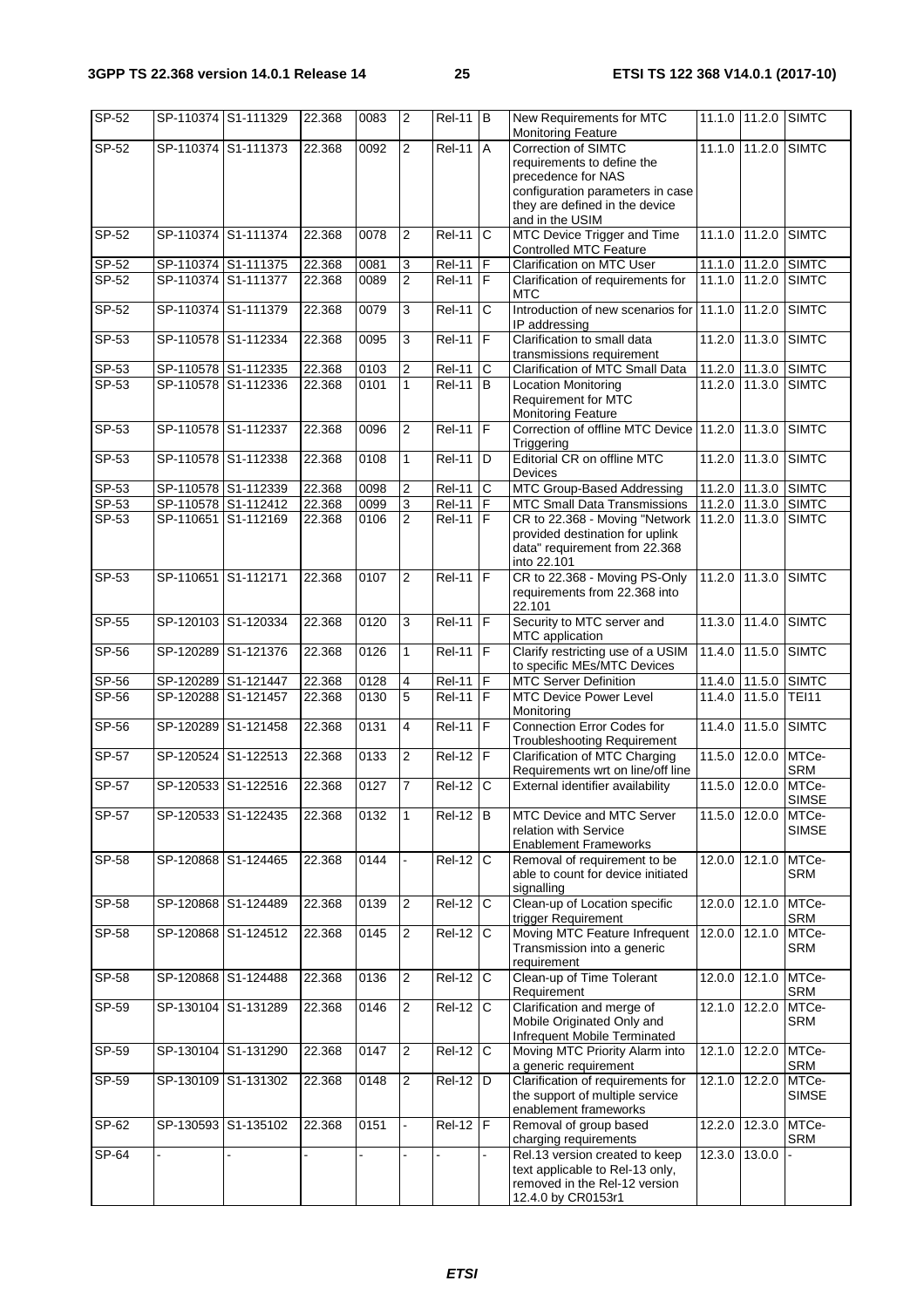### **3GPP TS 22.368 version 14.0.1 Release 14 26 ETSI TS 122 368 V14.0.1 (2017-10)**

| <b>SP-66</b> | ISP-140751 IS1-144352 | 22.368 | 155 | $Rel-13$ $F$ | Align the MTC monitoring                                | 13.0.0 13.1.0 TEI13 |  |
|--------------|-----------------------|--------|-----|--------------|---------------------------------------------------------|---------------------|--|
|              |                       |        |     |              | requirements with Service                               |                     |  |
|              |                       |        |     |              | Exposure requirements                                   |                     |  |
| <b>SP-75</b> |                       |        |     | Rel-14       | Updated to Rel-14 by MCC                                | $13.1.0$   14.0.0   |  |
| Aug.         |                       |        |     | Rel-14       | <b>Previous version was incorrectly 14.0.0 14.0.1 -</b> |                     |  |
| 2017         |                       |        |     |              | saved as "22638-e10.doc"                                |                     |  |
|              |                       |        |     |              | linstead of "22368-e00.doc"                             |                     |  |